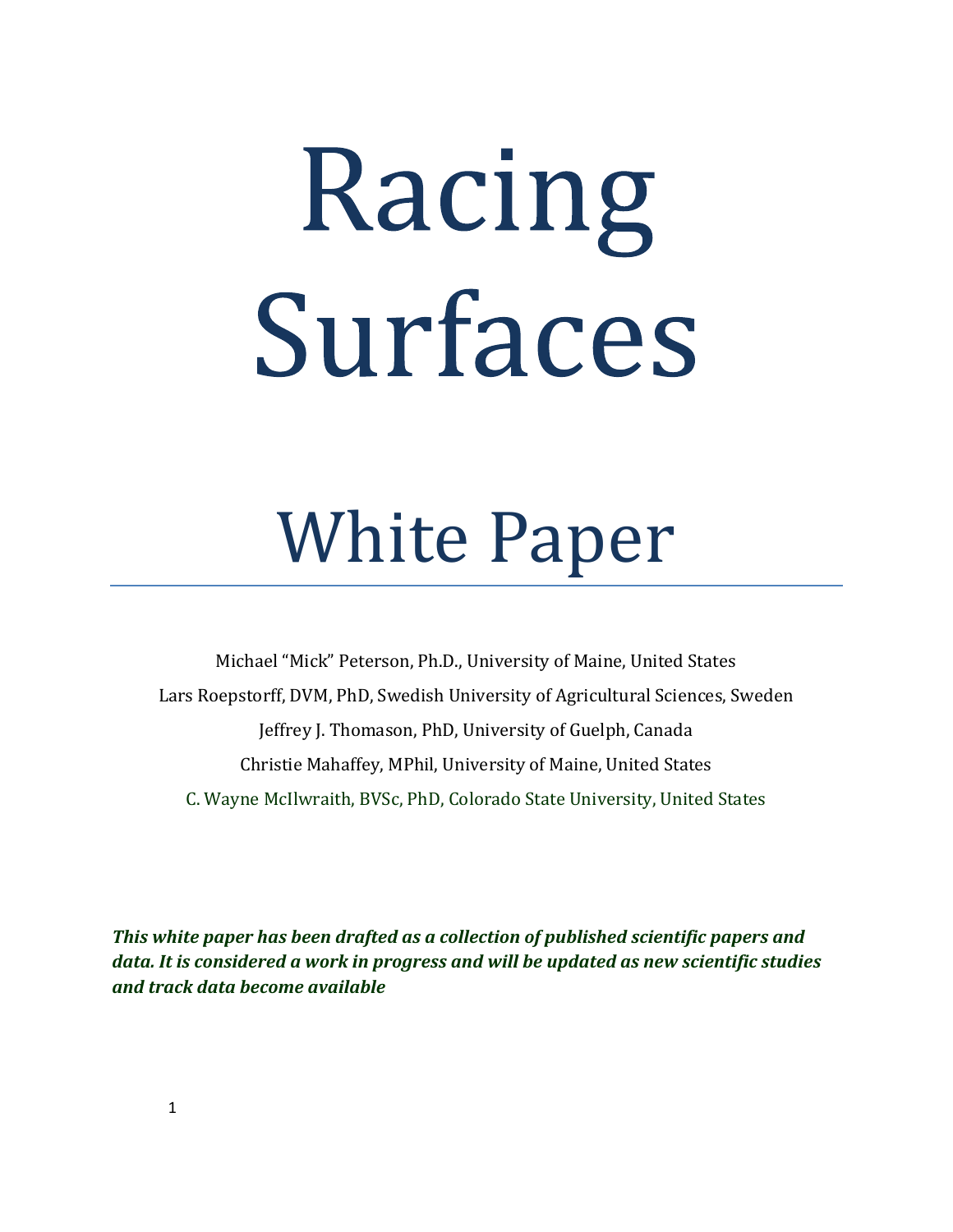# **PREFACE**

Racing surfaces have received a great deal of attention in the popular and fan coverage of horse racing (see for example Schulman 2007, Rezendes 2007, Finley 2010). Additionally, track surfaces have recently been a topic of discussion in the scientific literature. Three general areas of inquiry have emerged: (1) characterization of the interaction of the hoof and the ground, (2) in‐situ testing of the surface and (3) specific characterization of the materials used in the racetrack. A general understanding of the hoof ground interaction has been facilitated by dynamic horseshoe studies over the last decade (Dallap‐Schaer 2006, Setterbo et al. 2009). Some of this information is summarized in a review of the loading of the ground and the hoof (Thomason and Peterson 2008). Some work has also looked at in‐situ testing of the surface (Peterson et al. 2008) including differences in types of surfaces (Setterbo et al. 2008, Thomason et al. 2007) and the effects of maintenance and weather on the track surface (Peterson and McIlwraith 2008, Peterson et al. 2010). There is also more recent work which has emerged on the testing of the materials used in racing surfaces to both characterize the materials (Bridge et al. 2010) and to load the materials under in a manner that mimics the loading of the surface by the hoof (Bridge et al. 2010a, Bridge et al. 2011).

In these papers and in the discussion in the popular press, a common thread underlies the discussion: does a racing surface exist that combines performance and consistency with safety? How this challenge is approached requires that a common definition exist regarding the condition of the surface. This can be used to link to the epidemiological literature to descriptions of the surface which will enable injuries to be linked to particular surfaces and conditions. However, the relationship between surfaces and equine injuries presents additional specific challenges due to the differences in types of injuries and the effect of factors such as joint disease on the risk to a horse during a particular event.

Injury, in particular catastrophic injury, is a multi‐factorial event that involves the complex interaction of a number of risk factors including but not limited to medication, genetics and training. The full scope of the problem is summarized in Figure 1, in which track-surface properties are isolated as the focus of this paper, from among several other known risk factors for injury. Given that the overwhelming majority of catastrophic injuries show clear evidence of preexisting disease, (Norddin et al. 1998, Stover 2003) improved racing surfaces have the potential to result in an improvement in the safety of horse racing for both riders and horses. Musculoskeletal injuries have a large adverse affect on the Thoroughbred racehorse industry due to both fatal injuries that have low prevalence as well as milder injuries that have a high prevalence. A number of candidates for injury prevention that have been proposed include, management practices to minimize low hoof heel angle, incorporation of more frequent, shorter high speed works or races in exercise regimens, avoidance of excessive accumulation of high speed distances over short periods of time, recognition rehabilitation of mild injuries and maintenance of uniformity of racing surface among racetracks within given environmental conditions (Riggs 2002, Stover 2003). Another specifically documented risk factor for injury is when a well trained horse changes from one type of surface to another and at the same time is expected to perform on maximum capacity, for example going from training on a soft surface to competition on a hard surface.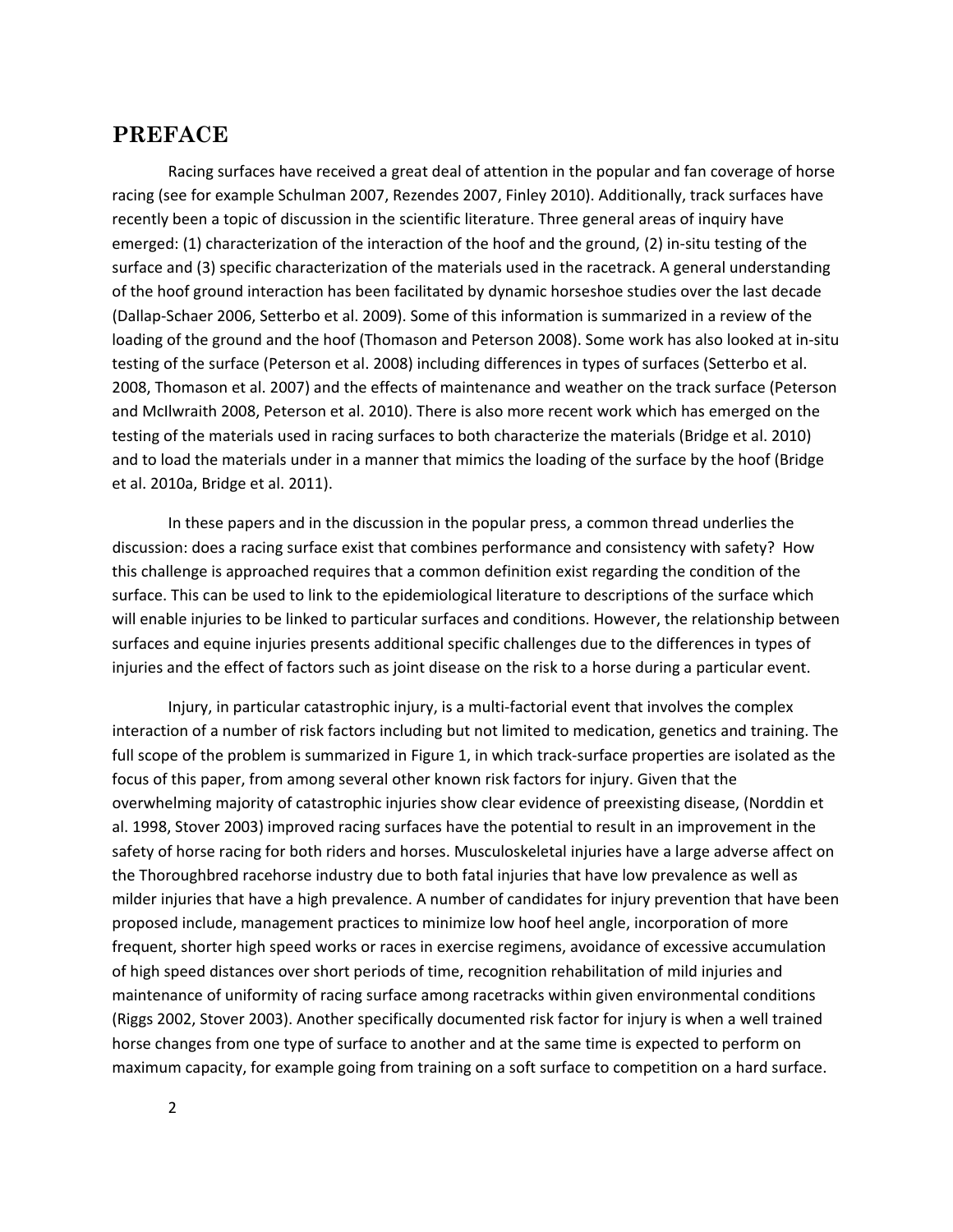Yet, no other risk factor, except perhaps the quality of prerace examinations, has an impact on all horses racing at a particular venue on a single day. Therefore the development of a consistent and well-characterized racing surface is an important goal of the industry. This requires that a tool exist that can objectively quantify the functional properties of surfaces, particularly those properties in the causal pathway to injury. In fact, the role of surfaces in the debate over the safety of racing is sufficiently important that it may be that many of the other challenges facing the industry will only be addressed in a systematic manner after significant progress has occurred in understanding what constitutes a safe racing surface. Thus, improved racing surfaces should be regarded as a step on the path to improved safety of the racehorse and resulting in a safer sport for the riders.

This document considers only the effect of surfaces on the risk to the horse. Optimization of surfaces alone will never eliminate catastrophic injuries, and may not even be a primary factor in most injuries. However, the absence of well accepted characterization methods and basic science of racing surfaces is a significant obstacle to improved performance and safety. A critical aspect of the effort to improve surfaces is looking at the factors of which control the performance of racing surfaces in the context of the relevant biomechanics, the different types of surfaces, and potential testing and maintenance strategies.

# **BACKGROUND**

# *Defining the scope of the problem*

A safe surface is one for which the surface properties (to be detailed later in the paper) have been designed to prevent injury. Current evidence indicates that consistency of each surface and limited variability among surfaces seen by each horse are more important than the exact values of each property. Consistency allows for the horse to adapt through training. Having said that, a greater understanding of the role of the track in the causation of injury is a prerequisite for safer track and surface design. A trial‐and‐error approach to building a safe surface, without studying causes of injury, would be to lay down a number of surfaces, test the properties, and compare frequencies of injury among surface types. This is essentially the current situation, which is cumbersome and expensive (in dollar terms, as well as in the cost to horse welfare) as a means of identifying the qualities of a safe track.

A scientifically more robust approach is to aim for understanding of the combinations and ranges of properties that make a surface safe, and why those combinations prevent injury. This approach is complicated because there are four intervening categories – degrees of separation, if you like – between the surface properties and knowing how to prevent the many and varied injuries that occur in race horses. They are numbered in Figure 1.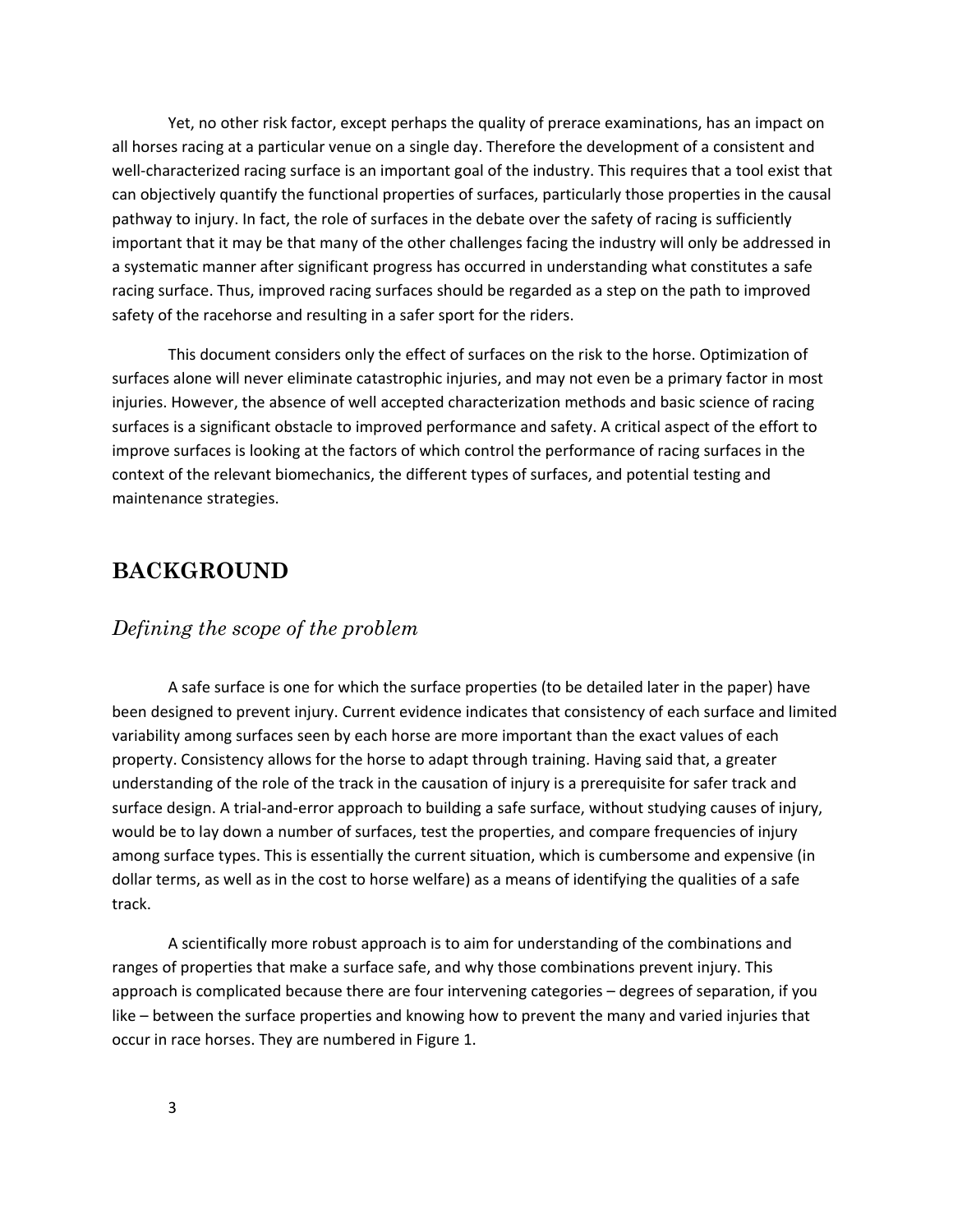*Horse‐hoof‐track interaction* – Energy from the shock of contact with the ground, and forces owing to changing the momentum of the legs and body are transferred through the hoof. It is well documented that the amount of energy and magnitude of forces depend strongly on the properties of the track surface, but there are several complicating factors*.* First, each surface property has a different affect on the energy and forces experienced by the horse. Second, the energy and force magnitudes change throughout the footfall (stance) and swing phase. Third, shoes modify the mechanics at the hoof-track interface. Fourth, the horse's own conformation and anatomical construction contribute to the manner in which it interacts with the track, so it is important to study how the interaction varies among horses.



**Figure 1.** A pathway from track properties as a risk factor to the desirable outcome of prevention of injury, *via* the postulated mechanical underpinnings of the causes of injury, and relevant feature of injuries once they occur.

*Loading on specific anatomical structures –* The static and dynamic loads on the leg stress the materials of every anatomical structure in the leg including each bone, muscle, tendon and ligament. Each structure experiences its own resulting level of stress and strain at any stage of the stance and swing. It is the stresses that ultimately are responsible for injury, if they exceed tolerable thresholds. The specific threshold limits are defined both by each specific event as well as the stress history of the anatomical structure. For this reason being able to determine the range of stress experienced by each structure is the key to understanding how injuries occur.

*Causes of injury* – Injuries can principally occur in two different ways, either as a catastrophic injury due to acute overload or as degenerative changes due to repeated minor overload. Acute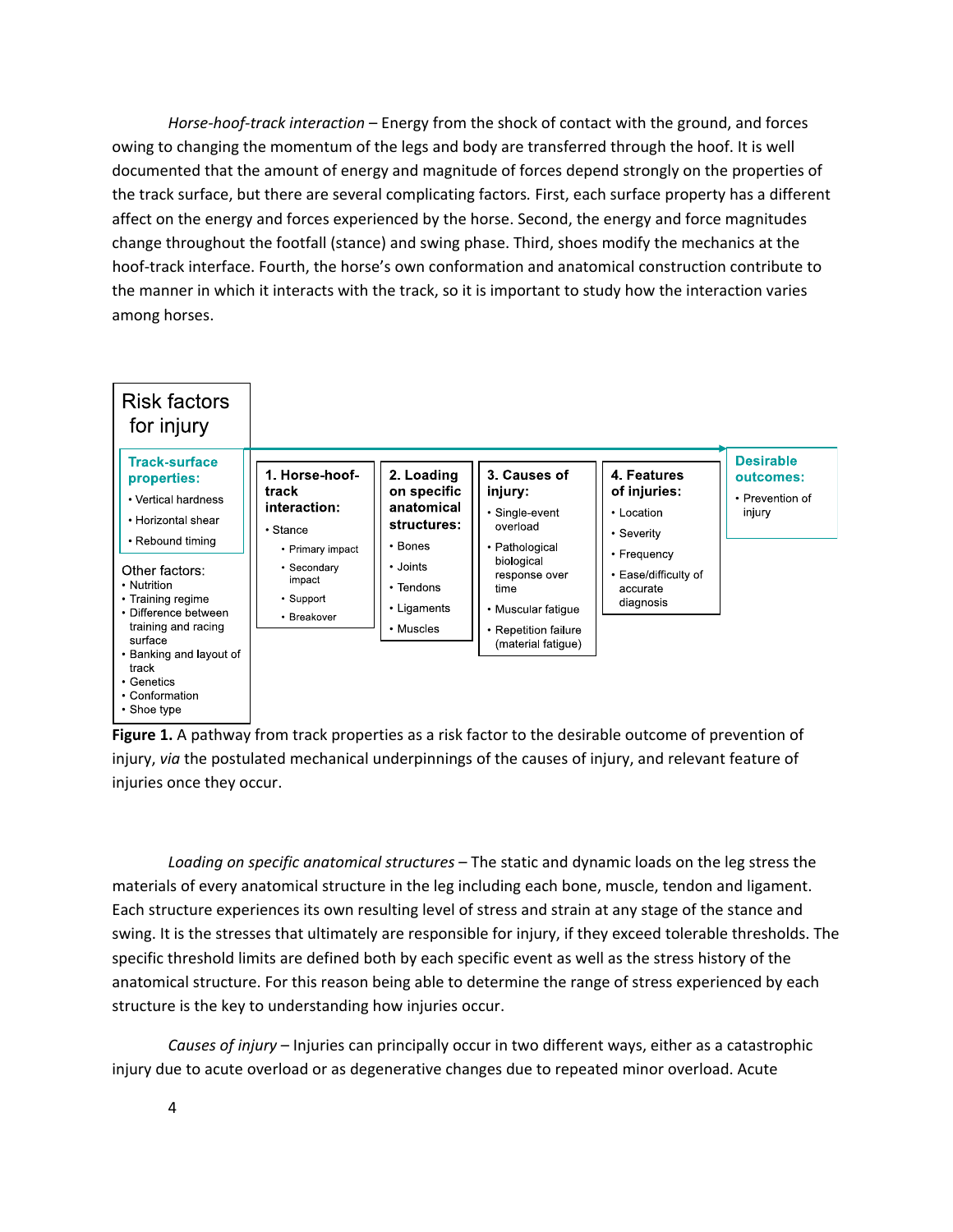overload results in immediate traumatic failure, usually of a bone. Degenerative changes occur because bones and muscles are made of living tissues containing cells that are sensitive to levels of stress and strain. Below a threshold level of stress, both types of tissue show normal, healthy adaptive responses to changes: increase the stress during exercise and bone and muscle mass increase. Even tendons and ligaments show this kind of response as well. But, if the threshold stress is exceeded repeatedly (for example, during every footfall at speed), the response can become maladaptive, causing pathological tissue degeneration. This inappropriate response is common in the bones and joints of racing and performance horses. The stress is not enough to cause immediate failure, but the damage caused by degeneration reduces the level of stress at which a bone will fail.

*Features of injuries –* Accurate diagnosis of injuries, together with information on their location, severity, and frequency of occurrence, provide valuable information in combination with the categories of data described in the preceding 3 subsections. Together they lead to a model for directly linking track properties with injury.

*Linking track properties to injury –* Achieving the goal of making a direct connection between track properties and specific injuries (not simply injuries in general) is a major step in minimizing the effect of the track on the occurrence of injury. Full understanding of the causes of specific injuries is an elusive goal that may never be completely reached. But we have the wherewithal with current technology to establish a link sufficiently well to reduce the risk of the track, i.e., make tracks as safe as possible. In concept an appropriate program of research can be described relatively easily. However, the cost and the logistics of mounting the program would be very challenging. Simply stated, it is relatively easy to combine the measurement of track properties, using some of the methods described below, with those of the hoof track interaction by direct measurement from horses on the track, at speed. If these data are combined for a sufficiently large sample of horses, with the features of those injuries (accurate diagnosis, location, severity and frequency), it should be possible to find concrete links between track properties and occurrence of injury. The challenge faced by such a research program is to effectively characterize both individual variations between horses and variations in surfaces and conditions to effectively represent the risk to horses under actual racing and training conditions.

# *Interaction of the horse and hoof with the track*

At racing speeds reaching 38 mph (17 m/s), the hoof hits the track approximately 150 times a minute, remaining on the ground in the stance phase for a sixth of a second each time. The short duration of the stance hides from our eyes several stages that are distinctive in their mechanical characteristics (Figure 2), and which have very different potential for causing injury. The mechanics of each stage is also dependent on the design of the track (e.g., radius of turns, angle of banking), and the properties of the track. It is this dependence that gives us the basis for reducing injury rates by modifying track properties, because the shock energy and forces transmitted between track and hoof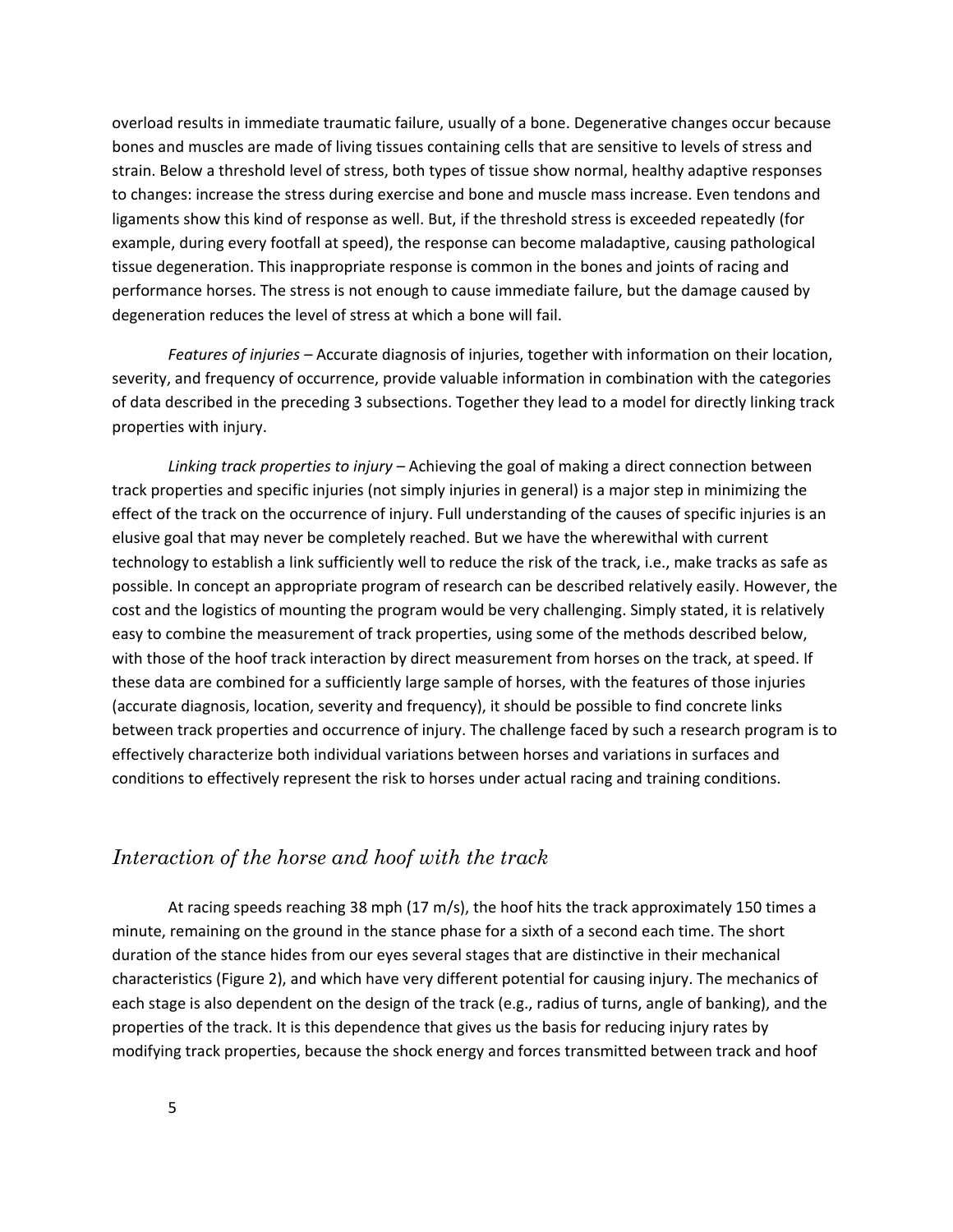underlie the causes of injury to bones and soft tissues in the whole leg. For the purposes of this paper we identify 4 stages: Primary impact, Secondary impact, Support, and Rollover.

*Primary impact ‐‐* When the hoof impacts the ground, it is moving downward at a high rate of speed but relatively slowly forward (because the backward swing of the leg on the body almost cancels out the forward speed of the body). Essentially the hoof hits vertically, like the head of a dropped hammer. As the hoof meets the ground it decelerates rapidly towards zero velocity (within 1-3 milliseconds on a firm surface). The rate of deceleration is of the order of 100g on racing surfaces (Dallap‐Schaer et al. 2006). The shock of impact is heavily damped by the soft tissues of the hoof (with the assistance of the ground surface if it has the appropriate cushion) (Gustås et al. 2001). Forces on the foot are relatively low, because only the mass of the hoof and pastern participates in this collision. By keeping mass low, it is effectively only the mass of the digit; forces are also usually kept within the limits of strength of the bones and soft tissues of the hoof and limb.

Magnitudes of deceleration and shock energy during primary impact are extremely sensitive to vertical hardness of the surface. It has been hypothesized that metal shoes may exacerbate the problem; although no evidence to support this idea currently exists. It is likely that injuries caused by the shock of primary impact are confined within the hoof – e.g., collapsed heels, some quarter cracks, etc. This is because the shock‐absorbing structures of the hoof (frog, digital cushion, heel bulbs, laminar junction) absorb 70% of the energy, based on both testing on cadaver legs (Willemen et al. 1999, Lanovaz et al. 1998) and in vivo experiments (Gustås et al. 2001).



Figure 2. Stages of the stance showing the differences in acceleration (red) and GRF (blue) among the stages. When the GRF arrow is tilted, that indicates that both vertical and horizontal components of GRF are present. The arrow shows the direction in which the ground is pushing the horse.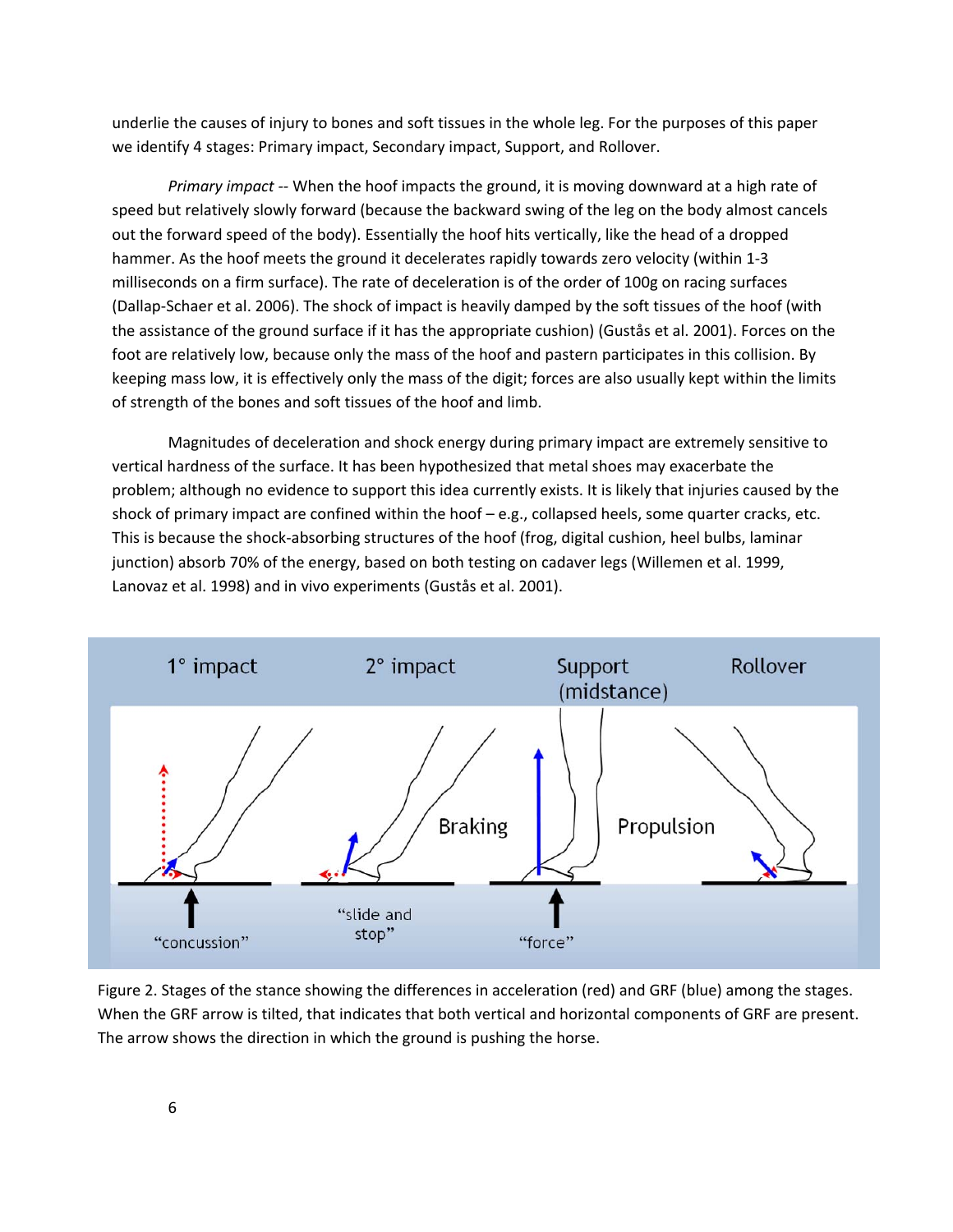*Secondary impact (slide and stop) –* As soon as the hoof is at rest on the surface, the body of the horse, which is still moving forward, collides with its own implanted and stationary leg (Ruina et al. 2005). The body tends to push the leg forward, forcing the hoof to slide and then stop (Pardoe et al. 2001). Forces acting on the leg now begin to rise dramatically; the hoof pushes into the ground and the ground exerts an equal and opposite force, known as the ground reaction force or GRF, which can be broken down into vertical and horizontal components. This force is transferred back up the leg and is absorbed by the musculoskeletal system of the horse (Clayton 2004).

While the hoof is sliding and stopping, the GRF has a horizontal component that tends to retard or brake the motion of the body, as well as a rapidly rising vertical component as the animal's body weight comes to bear on the leg (Hjertén and Drevemo 1994).

Secondary impact has the potential to have a large role in causing injury. During the normal slide-stop action of the hoof that occurs in this stage, the coffin bone may be forced forward, compressing the laminar junction between itself and the capsule. This action is certainly plausible, though it has not been conclusively demonstrated. If it does occur it might be one cause of bruising.

If the foot slips forward excessively, this action has the possibility of forcing the digital flexor muscles into rapid, unpredicted eccentric contraction, which can cause tears within a muscle. If the foot comes to too rapid a halt, it would exacerbate any forward motion of the coffin bone, as described in the preceding paragraph. Of possibly greater consequence, shortening the duration of the slide will increase the magnitude of the horizontal component of the ground reaction force, exerting larger-thannormal bending moments on the cannon bone (Pratt 1997). Even small increments in bending induce large stresses in long bones such as the cannon bone.

A key in reducing injury during this stage is matching the traction of shoes to the shear properties of the track. It is, in principle, easy to measure the grip of grabs and caulks of a range of sizes and shapes on a variety of surfaces with different shear properties. These data could potentially be made into a table so that when the shear properties of a track have been measured, the types of gripping device on a shoe that are appropriate for the track could be read from the table.

*Support –* This stage overlaps with secondary impact, extends through midstance and into the rollover stage. The distinctive mechanical characteristic of this stage is the rise and fall of the vertical component of the GRF, as the limb prevents the body from falling due to gravity and accelerates it upward into the next swing phase. The vertical GRF peaks around midstance, and may reach 2.4 times the body weight of the animal at a racing gallop (Witte et al. 2004).

The sheer magnitude of the forces on the foot midstance implicate this stage very strongly in causing traumatic bone fractures, and tendon and ligament ruptures or strains. Chronic joint problems will certainly be exacerbated if not initiated by joint loadings at this time. After midstance, the braking horizontal GRF changes to a propulsive force. Appropriate traction between shoe and surface is critical at this time.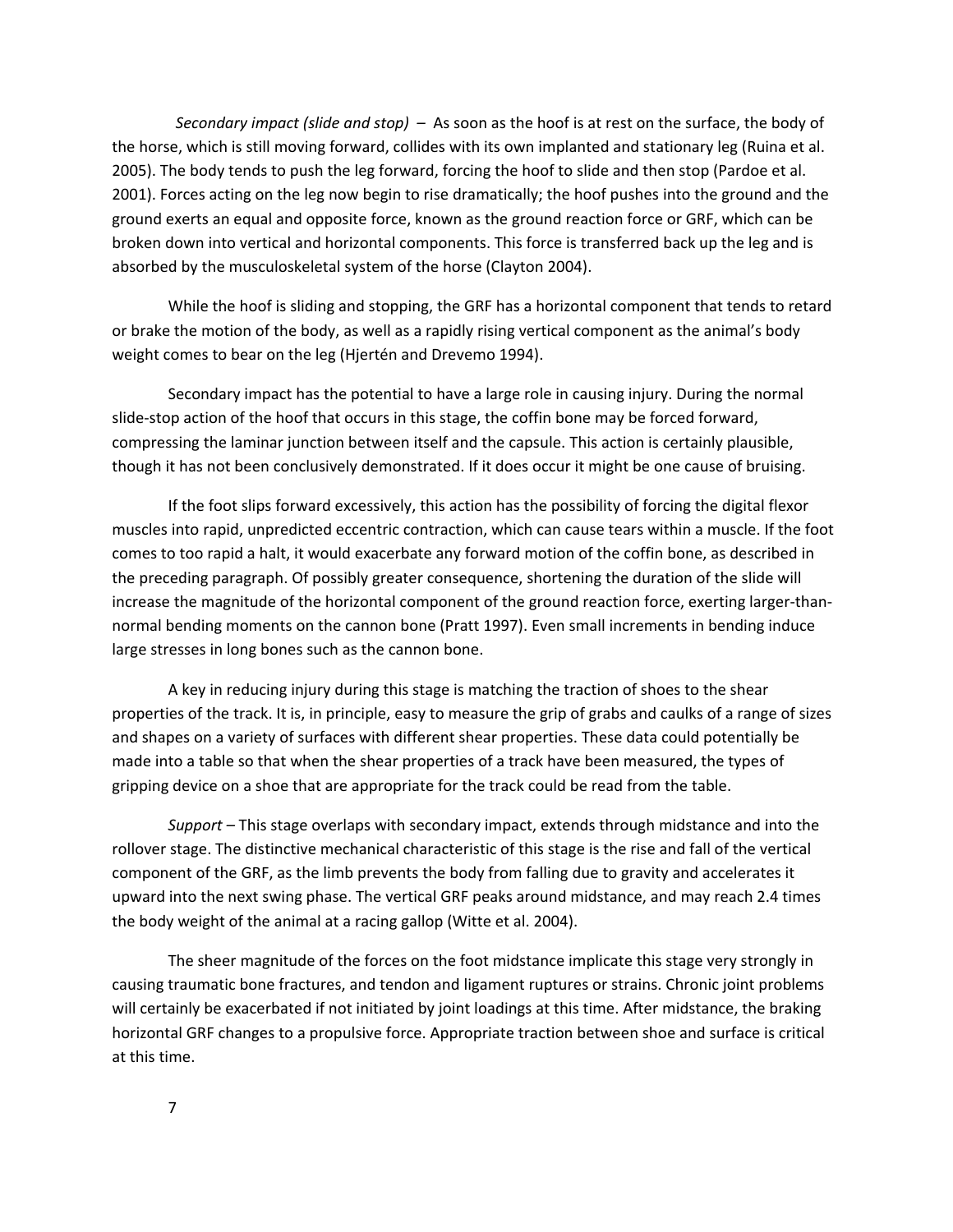*Rollover –* This stage is the last phase of unloading, beginning as soon as the heels leave the surface. Both vertical and horizontal GRF are falling from 30‐50% of their peak values towards zero at toe off. The hoof itself unrolls then pushes off from the ground.

This stage is important in that altering its duration strongly affects the kinematics of the limb during the swing phase, which in turn affects the kinetics of the next stance. Forcing a shorter or longer stance, under those performance activities which induce higher loading conditions, will affect the forces and stresses acting on bones and soft tissues. If more muscular control is necessary to perform the activity, muscular fatigue may become a factor in injury. If breakover and toe-off are delayed, residual tension in the deep and superficial digital flexor tendons may flick the foot back sufficiently fast that rate-dependent injury to those tendons is possible. This speculative suggestion is supported by work that shows higher magnitudes of acceleration of the hoof after toe off in galloping Thoroughbreds than the decelerations on impact with the surface (Schaer et al. 2006).

# *How the track influences hoof forces*

The resistance of the track to the impact and loading of the hoof (Burn et al. 1997) determines the rate of loading of the leg and thus the accelerations and forces encountered in the joints of the horse (Ryan et al. 2006, Setterbo et al. 2009). Early studies on track and surface design to prevent injury in trotting horses were done in Sweden (Fredricson et al. 1975, Drevemo and Hjérten 1991). The combined loading experienced by the leg is dependent on both the vertical and horizontal response of the surface (Zebarth and Sheard 1985). These complex movements of the distal limb have been elucidated in invasive and non‐invasive models that demonstrate significant differences in the loading of the distal limb as related to surfaces (Chateau et al. 2006, Spännar et al. 2004). Hence, both the horizontal and vertical components must be examined when determining the dynamic response of the surface. In the vertical direction, the track decelerates the downward traveling hoof through compaction of the loose top layer cushion on a dirt or synthetic racing surface. The profile of the top section of a turf surface is more complex and may include a top layer that is either loosened mechanically or that may be covered by a surface layer of roots and organic material. As the soil or top layer of the turf compacts, it becomes stiffer and more resistant to further compaction, bringing the hoof to a stop (Thomason and Peterson 2008). Once the motion of the hoof has been slowed or has stopped, the weight of the horse is dynamically transferred to the hoof and then to the harder surface material beneath the hoof. This dynamic transfer of the weight of the horse to the hoof is the source of the acceleration, resulting in peak loads which may approach 2.5 times the bodyweight of the horse.

The hardness of the track influences how quickly the foot is decelerated and then the stiffness of the track when the load is being applied. This rate of deceleration controls the strain which is transferred to the leg and results in higher peak loads for stiffer surfaces. Repeated loading to the bone can cause micro fractures and the catastrophic fractures (Radin et al. 1972). It is also known that increased hardness of the surface increases peak load and load rates (Goldsmith 2001). Both the acute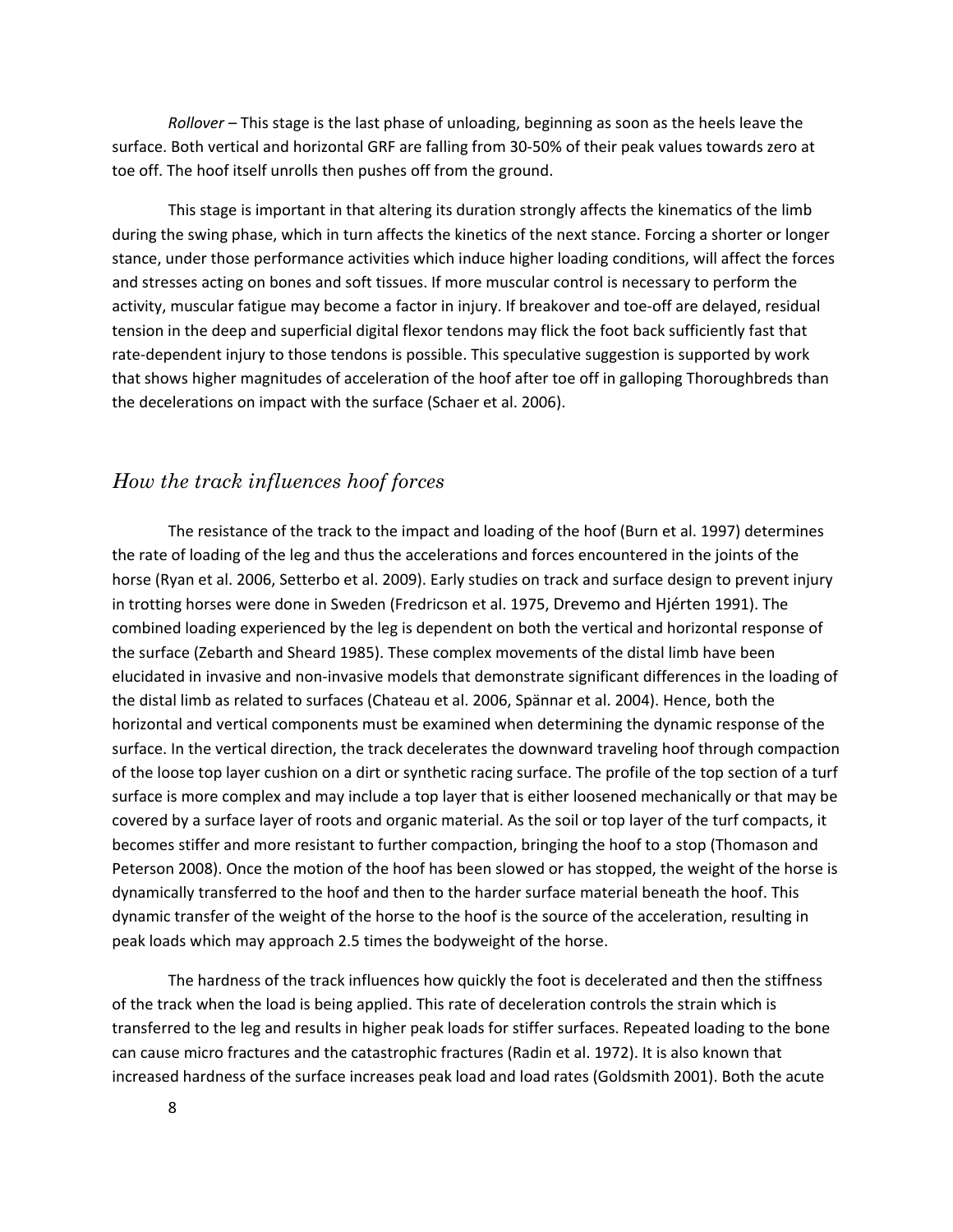and the repetitive impulsive and excessive loading have been proposed to be biomechanical risk factors (Radin et al. 1972, Johnston et al. 1995). Therefore it is reasonable to expect that above a critical strain and strain rate, there lies the potential for the propagation of cracks in the bone matrix which can result in catastrophic failure of the bones in the leg. This is a dynamic process which is not dependent strictly on the loading, but also on the degeneration and remodeling of the bone (Ehrlich and Lanyon 2002). "Hard" tracks generate a large impact force and high frequency vibrations due to the rapid deceleration of the hoof over a very short time period (Barrey et al. 1991). On a "soft" track, the deceleration occurs over a longer time period, reducing the peak impact force and reducing the rate at which the strain in the hoof is applied. However, too soft of a cushion can cause the surface to be deep which can be slow and tiring and may be a risk factor as well. In a soft surface the soil can continue to collapse as the horse tries to push off, resulting in a loss of forward momentum and speed with the associated increase in energy expenditure and resulting fatigue (which is an important causal factor in injury). However, it is important to recall that movement and loading of the lower limb is also affected by factors such as limb conformation, shoe material and type of shoe as well as the ground surface character (Barrey et al. 1991, Willemen et al. 1999, Roepstorff et al. 1999, Pardoe et al. 2001).

The horizontal response of the surface also plays a key role in determining the loading of the leg. During the first portion of the stance phase, the hoof slides forward before coming to rest (Pratt 1985). How quickly the foot is brought to a halt and hence the peak deceleration experienced is dependent upon the horizontal shear characteristics of the surface. As in the case of the vertical loading, a rapid deceleration increases the risk of excessive strain and the rate of strain application and thus potential injury to the leg (Johnston et al. 1994). If there is a partial shear failure of the track material as the hoof is brought to rest (i.e. there is some slippage of particles across one another), the deceleration will occur over a longer time period, reducing the magnitude of the deceleration. These braking shear requirements must be balanced with those required for forward propulsion after the mid‐stance point. Optimally, it is expected that the surface would allow some slide during the initial impact. However, once loaded vertically by the weight of the horse, the surface would provide adequate carrying capacity and shear resistance to support the hoof without failure during the propulsive phase (Peterson et al. 2008). If the shear resistance is low it is sometimes referred to as a track cupping out since the hoof will slide and elongate the hoof print during propulsion. During breakover, the surface resistance to shear determines the extent of hoof rotation (Cheney et al. 1973, Zebarth and Sheard 1985). The hoof rotates gradually into a low shear strength surface such as sand during the loading, compensating for the changing direction of force (Riemersma et al. 1996, Hood et al. 2001). The low shear strength sand surface thus alters the loading of the joints and tendons of the distal limb during maximal loading of these structures (Chateau et al. 2006, Spännar et al. 2004). The loading of these structures while influenced by the footing, is also highly dependent on individual biomechanics. Conformation of the horse is very important since it will influence the angles and loads on the supporting structures as well as other factors such as shoeing and even perhaps training may also influence joint loading.

In addition to these mechanical properties, rough deformable surfaces increase the variance of vertical forces at the hoof and positioning of the load in the hoof (Kai et al. 1999). Surface properties and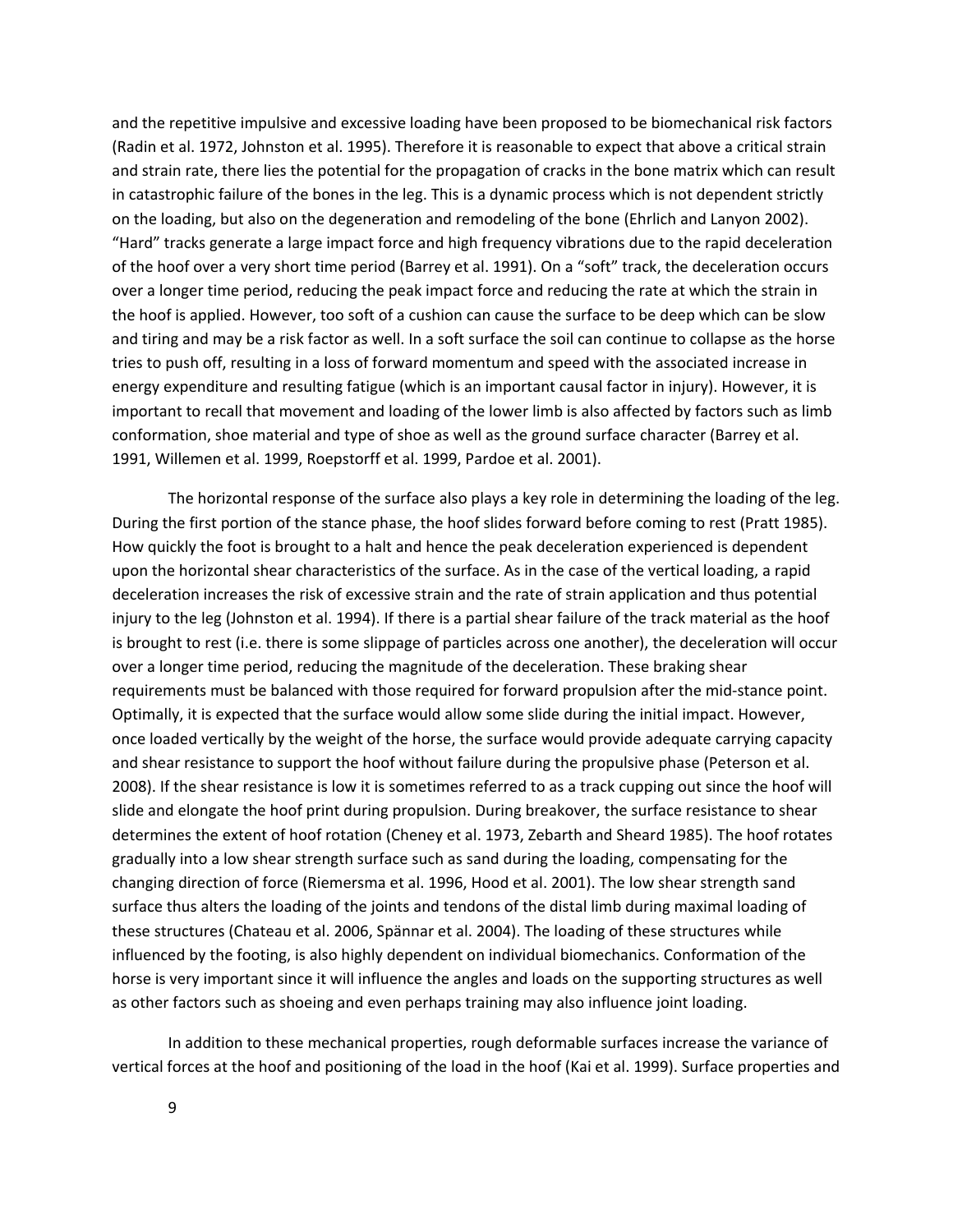maintenance are critical factors not only because of their influence on the properties of the surface, but also because of the consistency of the surface which will also impact performance and orthopedic health of the horse.

# **TYPES OF RACING SURFACES**

# *Design*

To date, little formal discussion has been given to design of the racing surface. The design of racetracks has generally been the purview of experts who have developed strategies that are appropriate to particular climates and materials. However, this approach has resulted in drastically different designs in close proximity which depends on the approach of the expert that was contracted for a particular job. This belies the claim that the design must adapt to local materials since very different designs are often located within close proximity. The adaptability of the horse has allowed this to continue, but ostensibly these different designs should have advantages with respect to safety, and if safety is not significantly different for these surfaces, then ease of maintenance and other considerations may result in an optimal design for a location.

#### *Cushion and base*

Perhaps the most notable difference between different racing surfaces is the configuration of the cushion, the pad (if applicable) and the base. Three basic configurations of a racing surface exist:

- 1. a shallow sand track with a solid base,
- 2. sand and clay track with a pad that is maintained on a regular basis and

3. a track with a developed base which has a shallow sand or sand and clay track material laid over a base which is not disturbed on a regular basis.

These three basic designs predominate regardless of the type of material used for the track. Traditionally, the design of the cushion and base has been assumed to depend on the climate and materials of a region. However, numerous examples exist of tracks with close geographical proximity with different designs. It is more likely that the design of the track is dependent on the experience of the designer as well as on the climate and material used in the track.

Shallow sand tracks over a hard base are typically used with very low clay and silt content. The mechanics of the hoof interaction with this type of track are characterized by a hoof print which is in very close proximity to the base during normal usage. The cushion is typically on the order of 3 ½ to 4 ½ inches deep and the hoof print during breakover is nearly in contact with the base. The low clay and silt content results in a track which must maintain higher moisture content in order to retain the effectiveness of the cushioning of the sand over the hard base. These shallow sand tracks are also typically very fast draining and thus can be used when heavy rainfall is common. While requiring high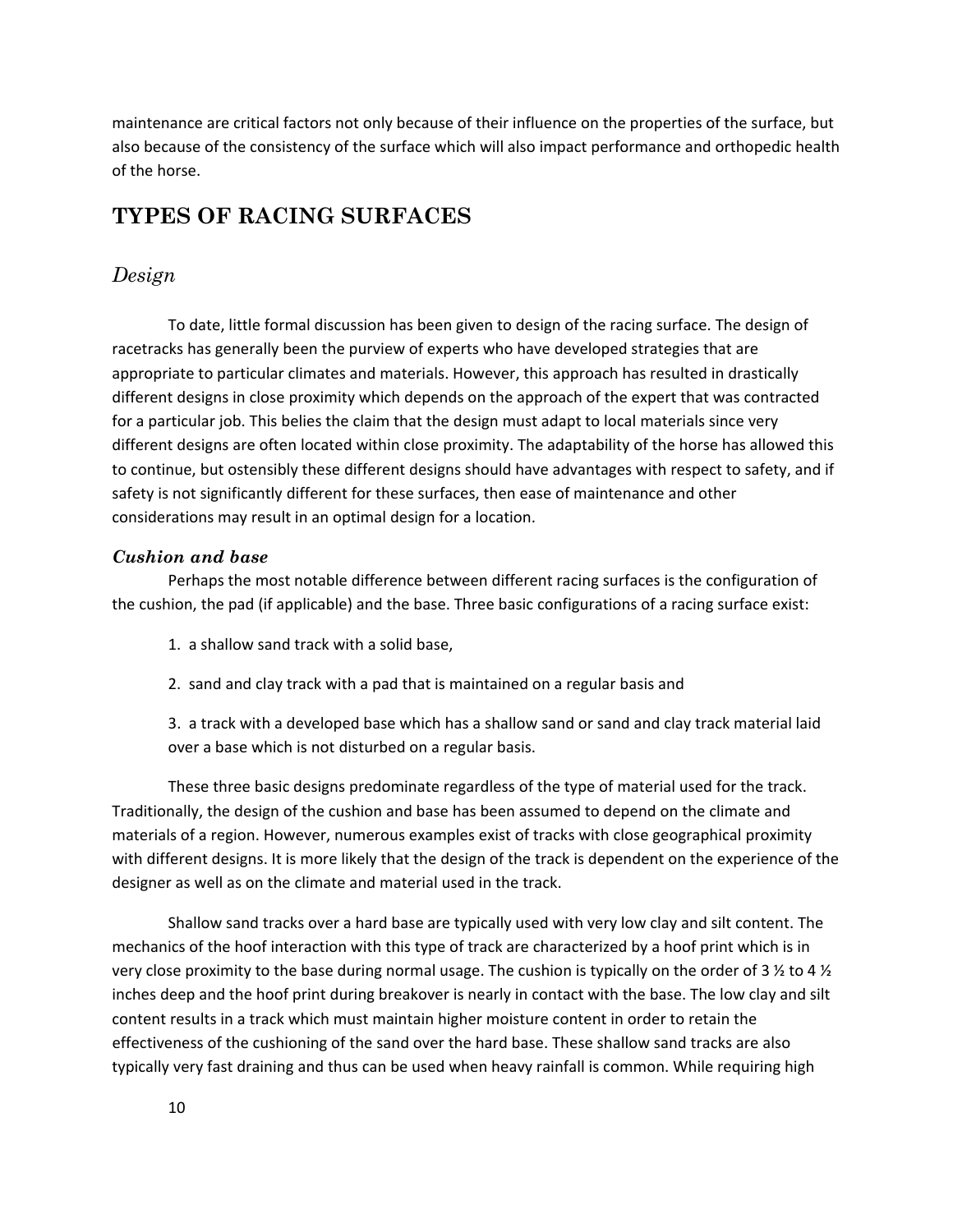moisture content to retain the cushioning of the surface, the track will rapidly recover from heavy rain since the surface is permeable and the water will flow both across the top of the compacted track surface as well as flowing though the permeable material toward the lower elevation at the inside rail of the track. The hard base can be composed of limestone screenings, soil cemented sand, compacted clay, porous asphalt or even concrete.

The second common design of a dirt racing surface uses the same material at a depth in the track that greatly exceeds the depth of the hoof print in normal operation. In this type of track a material which is similar to the top surface may extend from 8 inches to as deep as 24 inches above the base material. Within this type of design two distinct categories exist: tracks with a false base and tracks with a maintained pad. Tracks with a false base have a shallow cushion just like the shallow sand tracks that overlay a hard pan layer which may be as compacted and difficult to penetrate as the surfaces on the shallow sand track. The hardpan layer is developed through repeated harrowing of the surface at the same depth. A very high stress area exists under the teeth of a harrow which will compact the material below the teeth very effectively. In areas with heavy rainfall, the top surface will gradually lose fine material and will create a distinct cushion over the false base. Repair of the uneven portions of the base can be simply handled by rototilling the material followed by repeated harrowing of the surface to recreate the hardpan layer. This is not done on a regular basis but can be done after a period when the track has not been used or if some damage to the track has occurred due to racing or training on a very wet surface as a result of heavy rainfall.

The third design is a variation of the second design of surface. Like the second design the material is consistent to a depth much greater than the penetration of the hoof, even during breakover. This design however uses a regularly maintained pad under the cushion of the track. The pad is a partially compacted layer which is typically mixed one or more times per week to maintain a level of compliance in the layer below the cushion. Typically this partially compacted layer is 2 to 4 inches thick. The hardpan layer that develops below the harrow teeth is intentionally disturbed during a weekly maintenance procedure consisting of breaking and mixing of the layers. The composition of this type of dirt track is different from that of other dirt tracks since it typically has clay or other cohesive material. Most of the wax‐based synthetic racing surfaces are also maintained in this fashion. The high clay content dirt tracks are most common in drier climates where the track can be operated with lower moisture content while still retaining the support required for the propulsive phase of the gait.

The distinctions between the types of track are less clear in turf tracks. Because of the need to maintain a growing medium throughout the root zone, a turf track is generally homogeneous throughout the entire depth of the portion of the track which the hoof contacts. A turf track also uses aeration and other mechanical means are used to maintain a softer top layer and to open up the surface both to increase permeability to the root zone and to help maintain a compliant top surface. The turf foliage and thatch layers are biomechanically analogous to the harrowed cushion on a dirt track. This surface overlies the soil with the associated root structure which will be more homogeneous due to the maintenance needs associated with a healthy turf layer. A primary distinction between turf tracks and types of turf will be the degree of compaction of the growing medium and the strength of the associated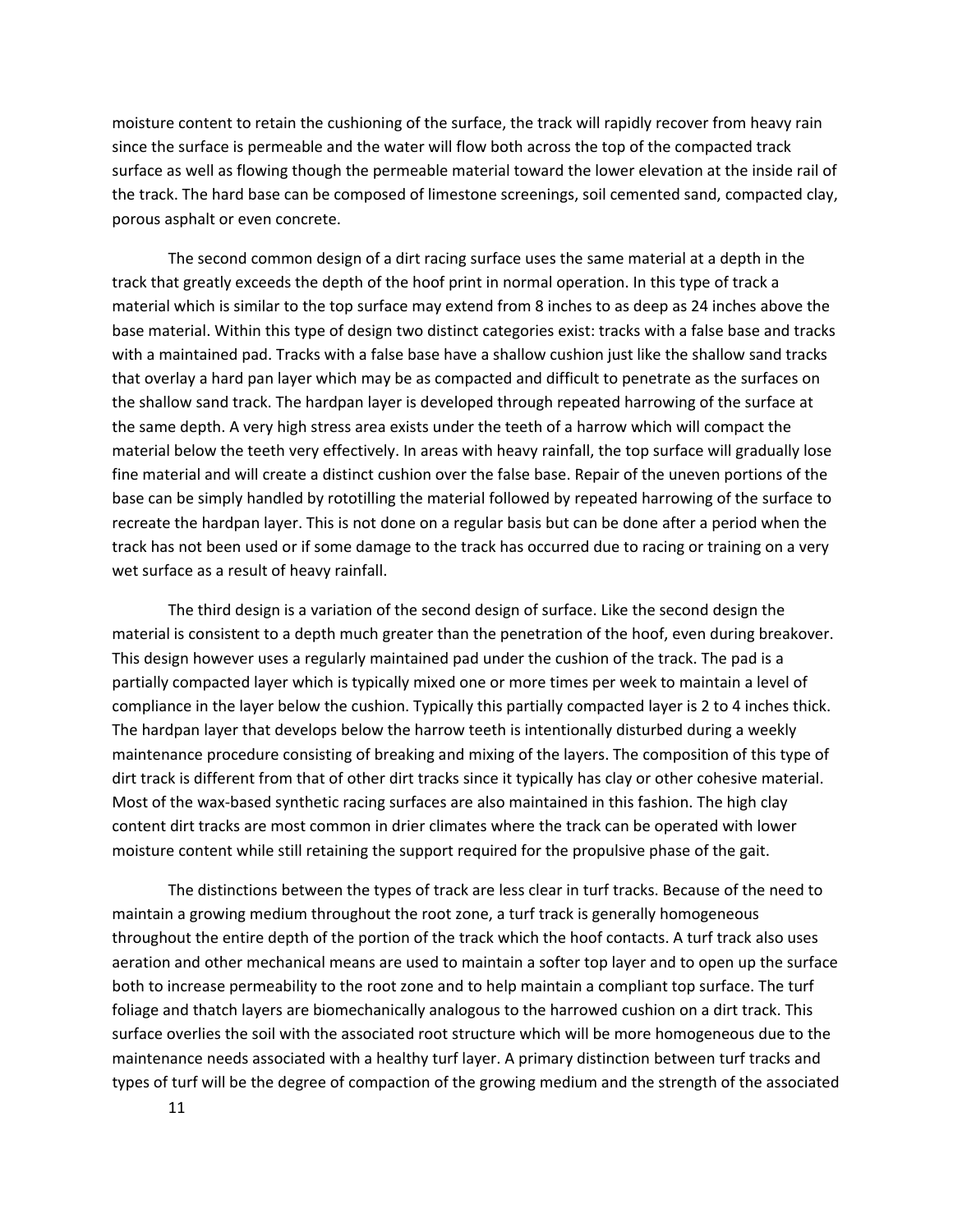root system which will affect both the hardness and the shear strength of the soil. In general though, choice of materials that resist compaction and the use of mechanical methods to reduce compaction will result in surfaces that closely resemble the dirt tracks with a pad in their mechanical performance. The consistency of the maintenance protocol for this type of surface can be clearly seen from the condition of the turf growth.

Below the maintained layers of sand, or sand and clay, or turf, the primary function of the base is to create a consistent level surface. The role of a base that is more than 12 inches below the top surface of the track is less critical. In those cases, maintenance of the pad or false base is of primary importance. However, a consistent base is still an important factor since it can be important for drainage and to provide a stable layer for installation and heavy maintenance of the track. For shallow sand tracks, the base is critical to maintaining a safe surface. The toe of the shoe will be in close proximity to the base and the base provides a significant percentage of the support required for the hoof during the loading phase.

#### *Geometrical Configuration*

While there has been little comparative research on the different designs of surfaces of racetracks, slightly more consideration has been given to the geometrical configuration of a racing surface. However, most of the rigorous and systematic work has been done with trotting horses rather than with Thoroughbreds. Understanding the methods of describing the geometry of a racetrack is critical to understanding risk to the horse and rider. Typical areas of interest include the slope and possible existence of a crown on the straights, the length of the straights relative to the turns, the banking or super‐elevation of the turns and the radius of the turns and whether the radius of the turn is constant or varies through the turn.

On dirt or other surfaces where water is shed across the surface, even straight sections of the track will slope toward the inside rail. While some tracks have as little as 1% grade, the typical grade toward the inside rail is more than 2%. This allows the top surface of the track to be compacted with a float so that rain will drain to the inside rail. On wider tracks a crown is used so that the outside one quarter or one third of the track will drain to the outside rail. While harder to maintain, this crowning of the track reduces the amount of water that must be managed on the inside rail and, depending on the track material, can reduce loss of fine material on the inside rail. The biomechanical impact of running on a sloped surface has not been studied systematically. The common asymmetry of the riding position (acey‐deucy) with the left stirrup lower than the right which is typically used for racing Thoroughbreds further exacerbates asymmetry of loading on the animal. In contrast most synthetic racing surfaces depend on vertical drainage and may have flat straight sections and have more flexibility in the banking used in the corners. This is an important area of investigation that has not been previously investigated in a systematic manner.

The banking in turns has been the subject of a large amount of discussion but only a small amount of systematic evaluation. The best understanding of the issues to be considered is in some articles outside of the scientific literature (Coons 1981). However, this work is based on engineering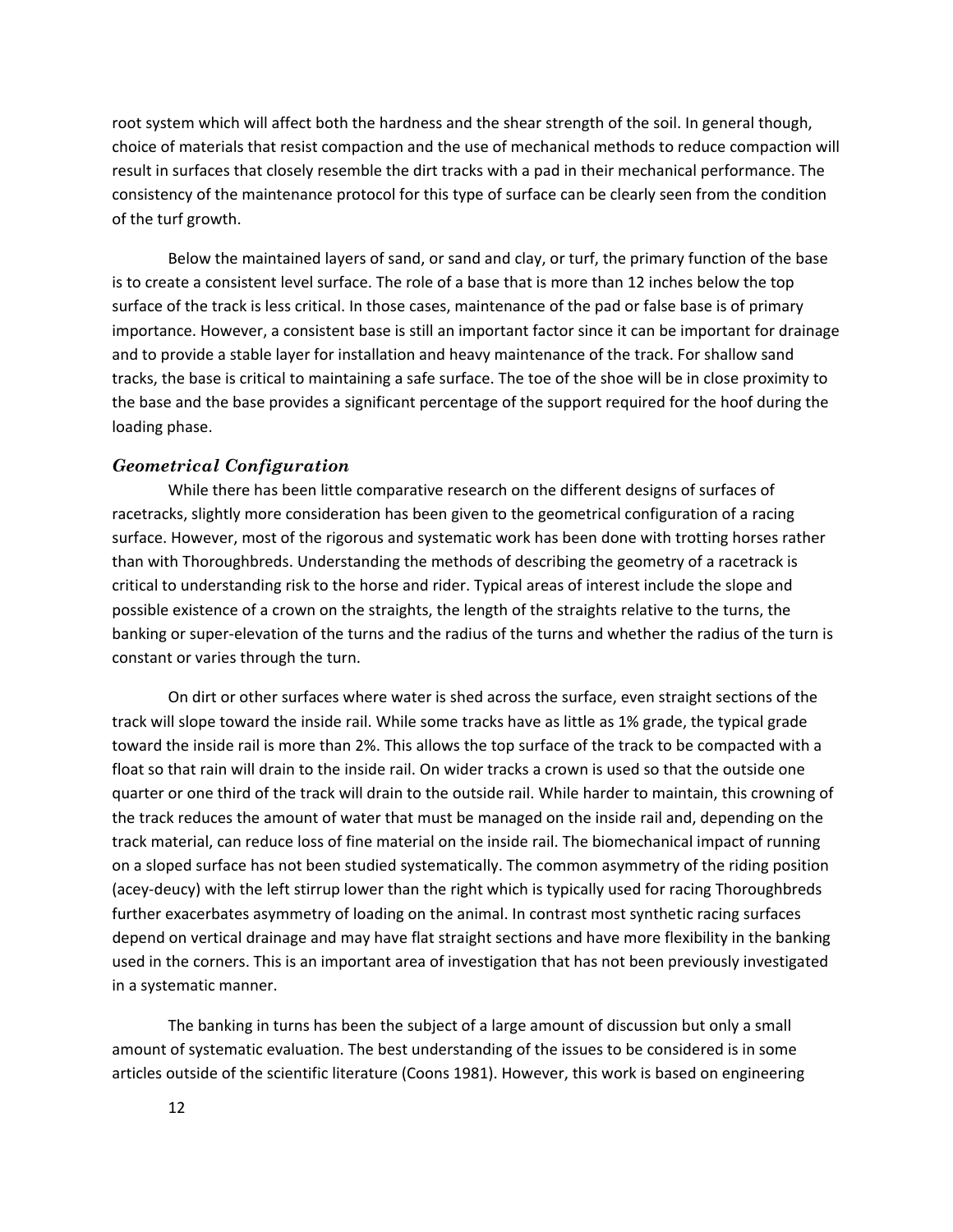concepts used in road building rather than biomechanics. In this and other articles, the definitions and concepts that are well established from road and railroad building are applied to horse racing. In particular, the spiral turn is defined and the applicability to horse racing is discussed. Developing true spiral turns in the current race tracks would be quite difficult because of the required changes in the geometry of the track and the limited space surrounding most racetracks.

While Thoroughbred racing has been the subject of discussion of the issues to be considered, previous work with banking has never linked this to loading on the legs. This is a complex issue for thoroughbreds because the horse has an ability to lean into the corner and the asymmetric loading of the jockey reduces lateral loading on the legs. These combine to make banking optimization specific to not only the speed and radius, but also to the positioning of the jockey and the gait of the horse. The most important work which has linked to the biomechanics of the gait and risk to the horse has been done with trotting horses and specifically links banking with injuries (Fredricson et al. 1975). This work has been repeated in other racing jurisdictions but also with Standardbred horses (Evans and Walsh 1997). No comparable study has been performed with Thoroughbred horses with the differences in loading and gait which makes extrapolation of the results from Standardbred horses problematic. There is a need to understand the optimal design of a racetrack, and understand the implications of the current design for the health of the horse.

# *Composition and Design*

No other aspect of racing is as firmly established as characterizing the use of basic composition measurements. At least a basic composition test is used at nearly all racing venues and is a key aspect of management of the surface. What is less well understood and has not been as carefully considered is the interaction of track design and composition. The demands on the composition control are quite different for a shallow sand track laid over a hard base. At the same time surfaces which can be effectively compacted are well studied to base materials and to tracks which have a false base of compacted material. There remains a need to continue to develop better quantitative methods of characterizing track material and to extend some of the new developments from synthetic track material characterization to the testing of dirt and turf track materials and to link these characteristics to the climate and design of particular tracks.

# **TESTING OF RACING SURFACES**

# *Surface Material Characterization*

The characterization of the racing surface materials is the best understood and most common type of racing surface monitoring. While important to the overall performance of the surface, material is just one aspect of developing an appropriate racing or training surface. Many of the discussions which revolve around the surface material, are really issues associated with weather or maintenance.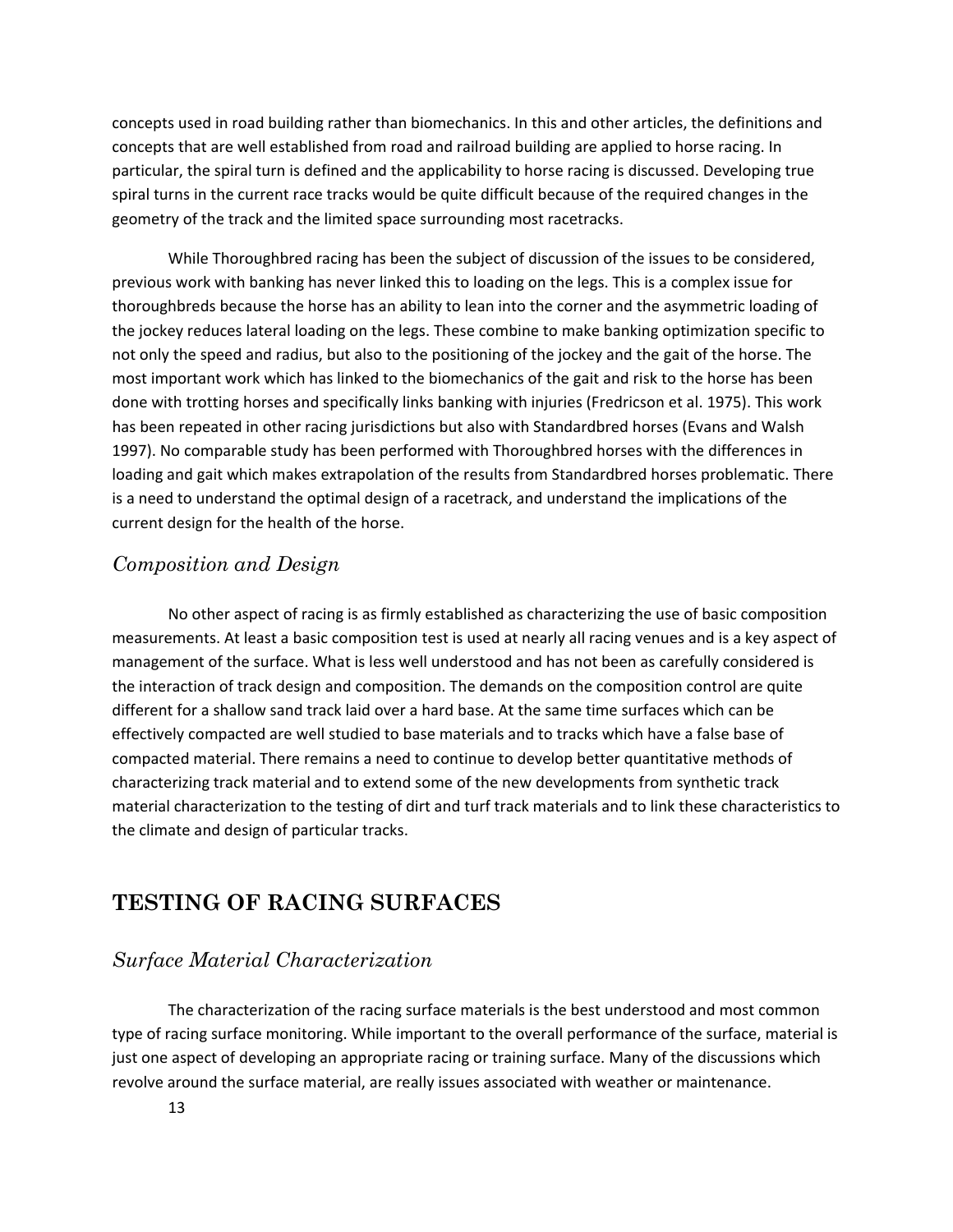However, without consistent and appropriate material it can be difficult if not impossible to have a good racing surface.

#### *Composition Testing*

Most tracks make use of simple sieve and hydrometer testing (ASTM D422, 2007) to determine the sand particles size and percentage of clay and silt. The best established characteristic of the sieve data is the correlation between broad particle size distribution and the compactability of the material. However a number of other characteristics of the sieve and hydrometer data are less well established such as relative percentages of clay and silt and the effect of fine material mixed in with coarser sand. Serious concerns have also arisen regarding the suitability of the traditional hydrometer testing for the determination of clay content (Lu et al. 2000) which is a critical factor in the design of tracks in more arid regions. In addition, the introduction of synthetic surfaces in North America was not initially accompanied by extensive new methods, but some parts of the industry have worked to develop these methods as the surfaces have been in use over time. In general composition testing is useful for maintaining desirable properties of a surface that has been found to work. The simple composition tests must in the case of traditional dirt surfaces be supplemented with tests such as clay mineralogy, and in the case of synthetic surfaces full thermo-mechanical and chemical characterization of the wax is required to maintain the properties of the surface. However, beyond the details of sieve and gas chromatography is the big picture of material response.

Perhaps the most important characteristic of all the cushion surfaces is the shear strength of the material. Shear strength is a function of the cohesion of the material and the shear. The cohesion of the material is a result of bonding between the sand particles which is typically influenced by clay in dirt surfaces (Al‐Shayea 2001) and wax in synthetic surfaces (Bridge et al. 2010a). In addition, friction between particles can be enhanced by the presence of fibers or roots which can further increase the shear strength. The frictional portion of the shear strength increases as the load on the material increases. Therefore in order to understand a change in the shear strength of a surface it is necessary to understand the details of the shape and size of the sand as well as understanding the exact nature of the components which increase the shear and cohesion such as fiber content, clay mineralogy and wax chemistry. The basic tests for dirt and synthetic surfaces are:

#### Dirt tracks

- Sieve separation
- Hydrometer tests of clay and silt
- Organic content
- Bulk density (as a function of moisture)
- Salt content
- X-ray diffraction for clay mineralogy
- Sand microscopy

#### Synthetic tracks

- Wax percentage
- Fiber and rubber separation
- Gas chromatography of wax
- Differential scanning calorimetry of wax
- Oil content measurement
- Bulk density (as a function of moisture)
- Sand weight percentage
- Sand particle size distribution
- Moisture holding capability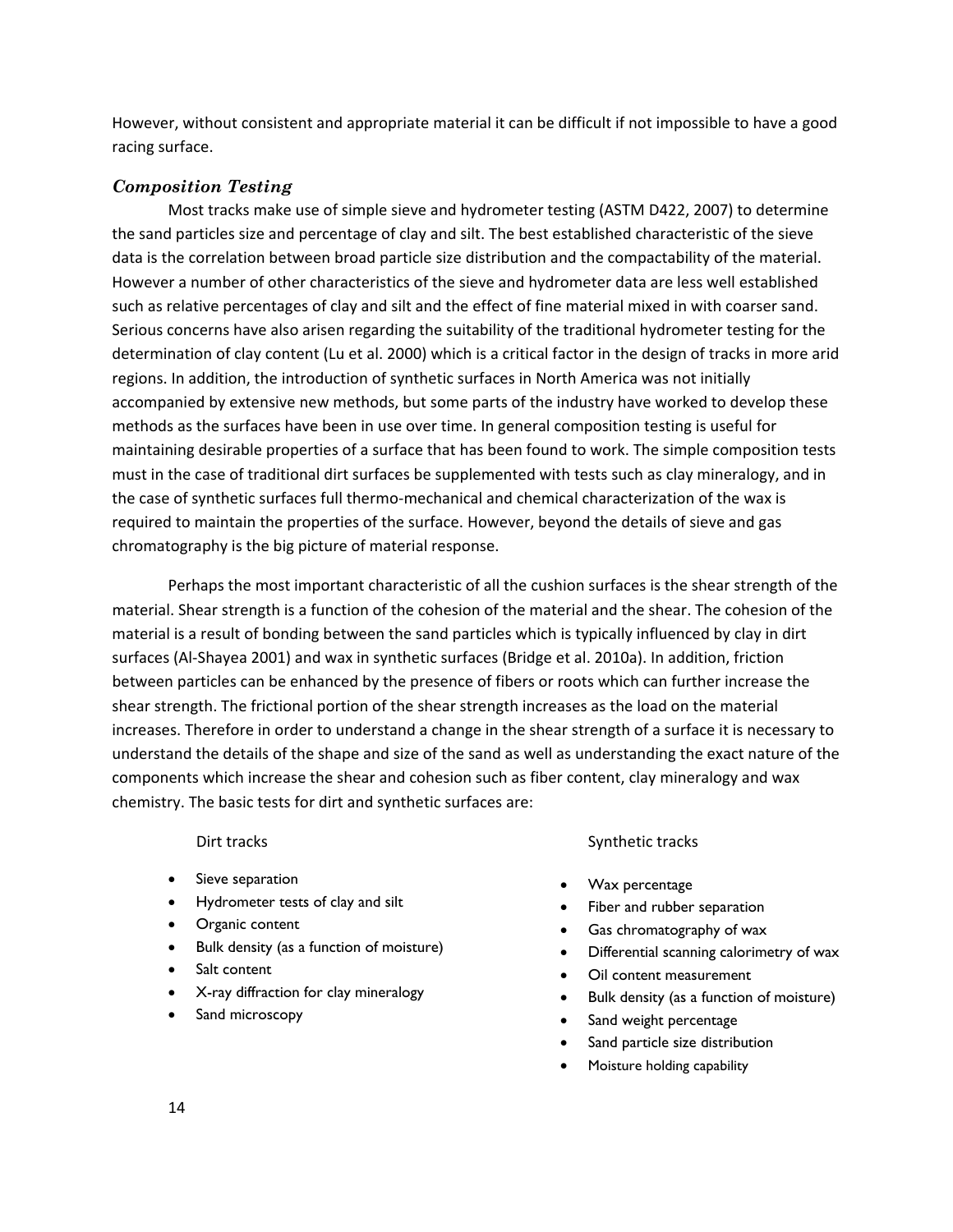#### *Laboratory Performance Testing*

Composition testing has the distinct limitation that it only describes the material, not the results which occur from the composition of the material. For surfaces which may have unique local sand or clay, this is particularly problematic since the performance of the track may not be consistent with other tracks which have similar composition. As a result, there is a need for both laboratory performance testing to evaluate the performance of the components of the track material and to determine if the composition produces values similar to other racing surfaces. In addition the in‐situ performance testing should be used to describe the overall performance of the material when combined with the design of the track.

#### **Shear strength**

The shear strength of the cushion material is the most fundamental characteristic of the performance of the track. A material with high cohesion will reduce the slide during the impact phase of the gait; low shear strength will keep the track from supporting the hoof during the propulsion phase of the gait resulting in cupping out. Finally, during breakover on many materials the toe of the hoof will penetrate into the track which is also characterized by the shear strength of the material. Figure 3 shows the configuration of the test cell used for the shear strength testing which is based on a standard test method (ASTM D4767, 2004). In the case of traditional materials the testing is done at a range of moisture contents, whereas the track material temperature is controlled for the synthetic materials.



Figure 3: Configuration of the triaxial test cell used for the determining the triaxial shear strength of track cushion materials

In the triaxial shear the test is performed using a cylinder of the test material which is surrounded by a pressurized fluid. The top of the cylindrical test specimen is loaded and the deflection of the sample is measured. The point at which the sample begins to fail is the shear strength at a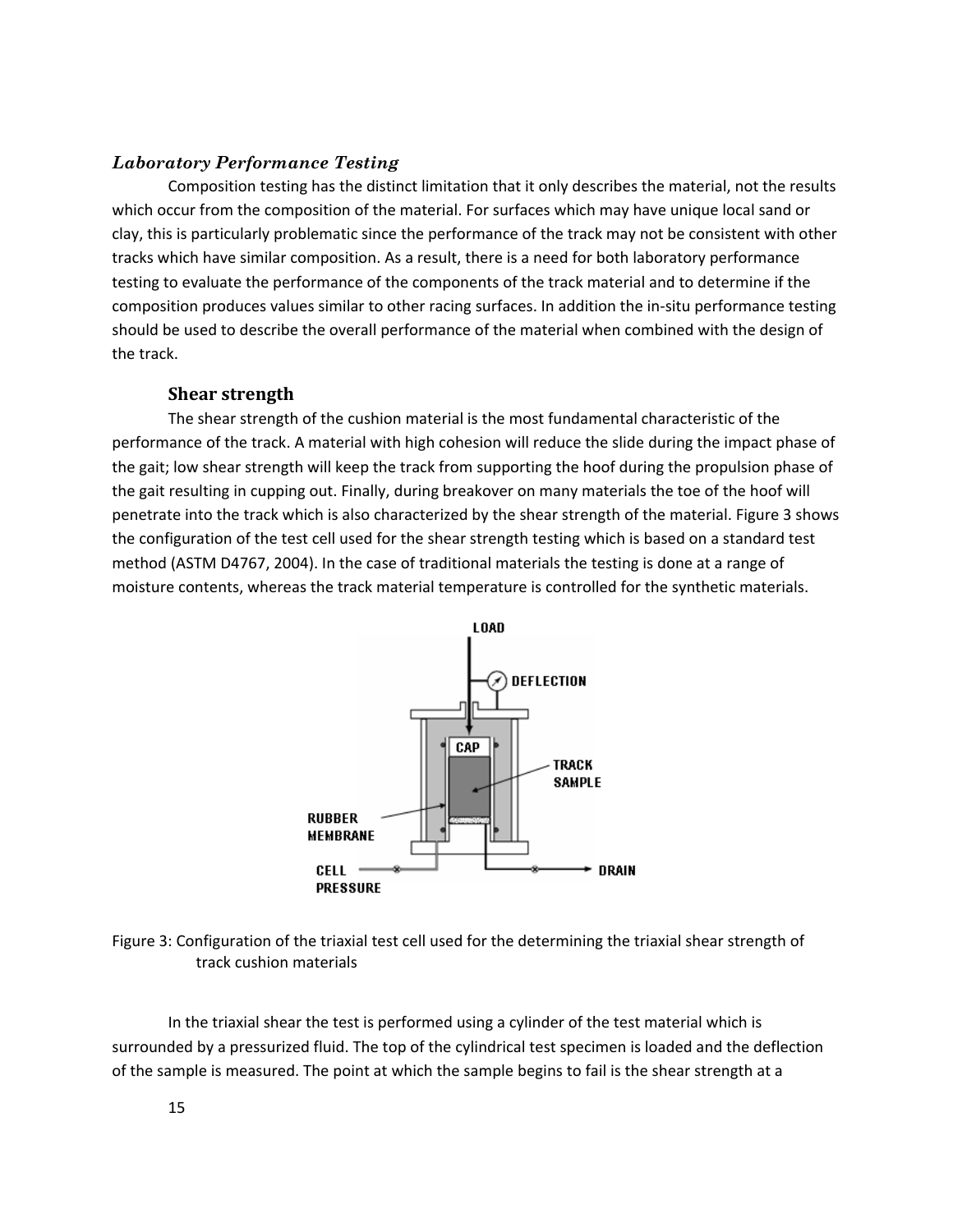particular confining pressure. The test is repeated for a range of confining pressures to evaluate the cohesion (the strength with zero load) as well as to determine the relationship between increased loading and the shear strength of the material. Typically twelve to 15 tests are performed to understand the effect of moisture or temperature on the cohesion and the frictional components of the shear strength. The link between these measurements and key aspects of the wax composition has been demonstrated for materials from a number of different synthetic racing surfaces (Bridge et al. 2010, Bridge et al. 2010a).

#### **Compaction**

The compactability of the surface material determines both the effect of horse traffic between maintenance of the material as well as the ability of a material to form a solid base under the track. These two goals are somewhat contradictory for a track where the top material and the base are the same composition. For example, the ideal track would have limited differences in the surface regardless of the amount of horse traffic which had passed across it. However, a good base material should be easy to compact. This is addressed in shallow sand tracks by using a different material for the base and the cushion. However, this means that under some circumstances the horses may end up running on a very hard surface, and maintenance of the base becomes critical. If a partially compacted pad is used, then a balance should be maintained between consistency of the surface and providing cushioning for the hoof. The compaction of the surface is a function of the moisture content of the material with maximum compaction occurring at particular moisture content. A modification of a standard test is used which allows a reasonable amount of material to be used for testing (ASTM D698 2007, Dı´az‐Zorita et al. 2001). The curve of moisture content versus bulk density is a tool that allows base material to be effectively compacted and to help understand the effects of moisture on the track when sealing or otherwise maintaining the track.

#### **Impact Absorption and Energy Return**

The manner in which energy is absorbed in the track material has not been previously investigated and must be better understood to develop a system which tracks both the safety and speed of surfaces. In general from the human literature is it known that deep and absorbing surfaces are tiring and may be associated with particular types of injuries (Kerdok et al. 2002, Barrett et al. 1997). At the same time it is clear that the proper tuning of a surface for humans can result in both a fast and a safe surface (McMahon and Greene, 1979). Understanding these dynamics for horse racing can be done to a certain degree with lab tests but is likely to also involve the design of the surface and thus will probably require in‐situ measurements. The impact absorption during the initial impact stage is a function of the dynamic response of the hoof or the hardness of the impactor, as well as the modulus of the surface (referred to as the target in impact mechanics) (Abrate 1994, Goldsmith 2001). This same effect has been clearly observed in measurements on horses where the effect of surfaces is related in a complex fashion to the anatomy of the hoof (Burn, 2006). At this time no standard test is available but the potential exists for tests developed for other purposes to be used to characterize the energy return and the impact absorption of the surfaces (ASTM D3763, 2010). However, as with the triaxial and other tests, the test will need to be run with careful control of the moisture content and temperature for dirt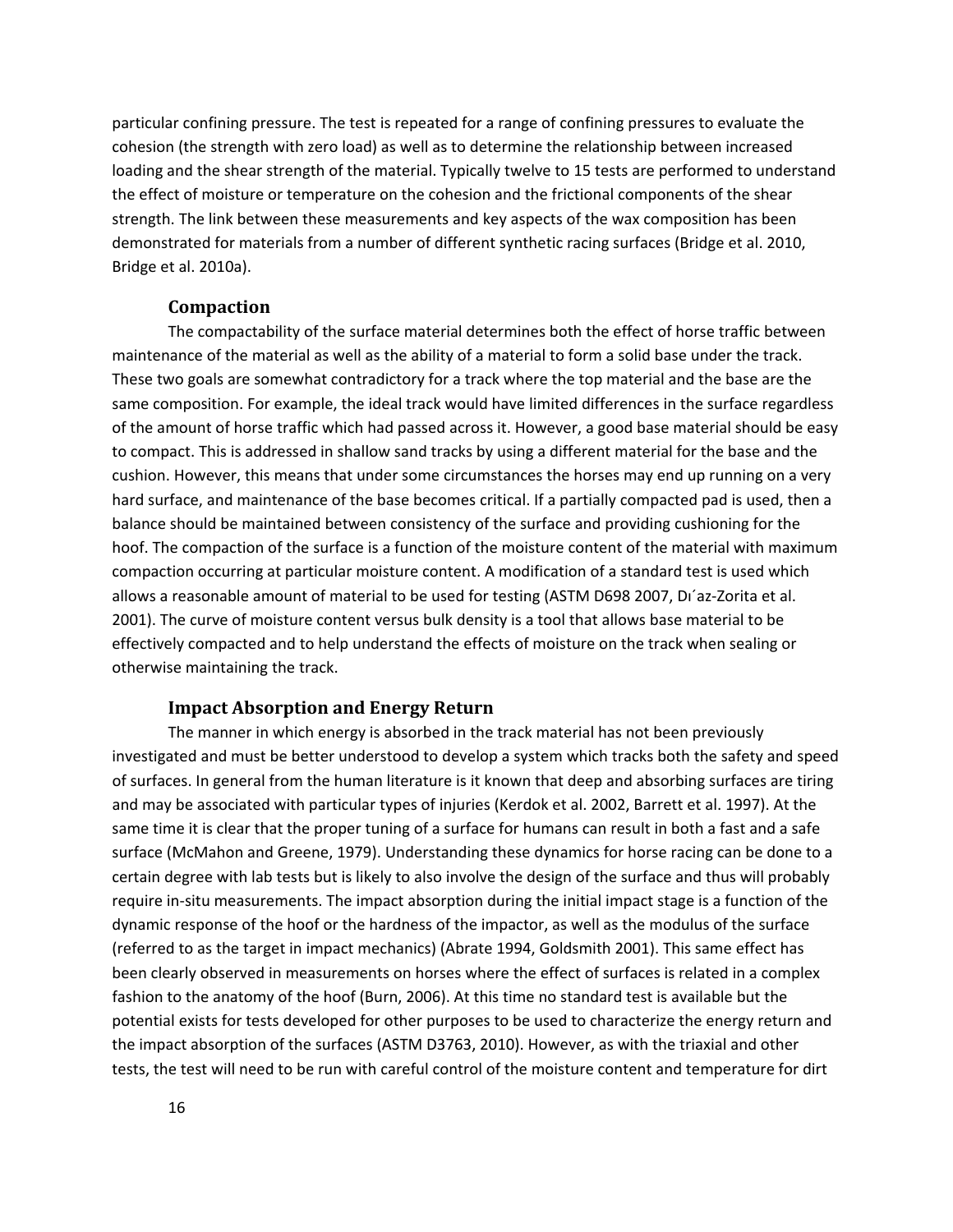and synthetic surfaces respectively. Like most of the laboratory performance tests, these tests are poorly suited to turf tracks and are primarily applicable to dirt and synthetic surfaces.

#### **Moisture Sensitivity**

For both dirt and turf surfaces there is a need to understand the relationship between the water content and the surface performance. For these surfaces moisture is the single most important variable in the maintenance of the surface. For shallow sand surfaces aspects of the track design such as the type and consistency of the drainage along the inside rail is also important. For turf surfaces the wetability of the material and the design and maintenance of the irrigation system are critical issues. As synthetic surfaces wear it is also likely that the sensitivity to moisture will increase as the hydrophobic coating is lost from the surface. The relationship between moisture content and shear strength is well established (Al‐Shayea, 2001), even for materials similar to those used in racing surfaces (Ratzlaff et al. 1997). In general the shear strength like the compactability reaches a maximum at a particular water content with lower shear strength at both lower and higher moisture contents. However, the percentage of moisture at which the maximum occurs is highly dependent on the material. Further, the sensitivity of the moisture content around the peak is also highly material dependent. These characteristics must be developed for each material and then monitored for change over time. The use of the triaxial shear test as a function of moisture content is useful for dirt track material much as it has been used for synthetic surface materials (Bridge et al. 2010).

Permeability must also be considered if the flow of water though the surface is an important aspect of the design of the surface. Again the permeability can be measured using standard test methods (ASTM D5856, 2007). For synthetic racing surfaces and turf tracks the water must be able to penetrate the surface for drainage and for turf health. Most sand tracks do not have significant permeability through the depth. However, on these surfaces a portion of the drainage toward the rail may occur within the track surface and a more permeable track will quickly recover from rain and will be more difficult to keep wet during dry periods. Generally with the exception of the drainage toward the rail for shallow sand tracks, permeability of the surface is not a major factor for dirt racing tracks since the surface is sealed before rain and the primary flow of water is across the top of the track toward the rail.

### *In-Situ Testing*

Regardless of the utility of the laboratory tests, these tests are essentially limited to ensuring that a track stays the same over time. In addition to these laboratory measurements, the consistency of the track is determined by how the design is implemented and the effectiveness of the maintenance in keeping a consistent surface which is in keeping with the design. However, even these measurements are not a complete picture of the track. The complex interaction of climate, maintenance, usage and design occurs only at the racetrack where all aspects of the surface interact to provide a racing surface for the horses. Understanding a complete interaction of these factors requires in‐situ performance measurements which do not presuppose a particular track design. These measurements can be quite complex. However, it is clear from looking at different designs in different locations, that a single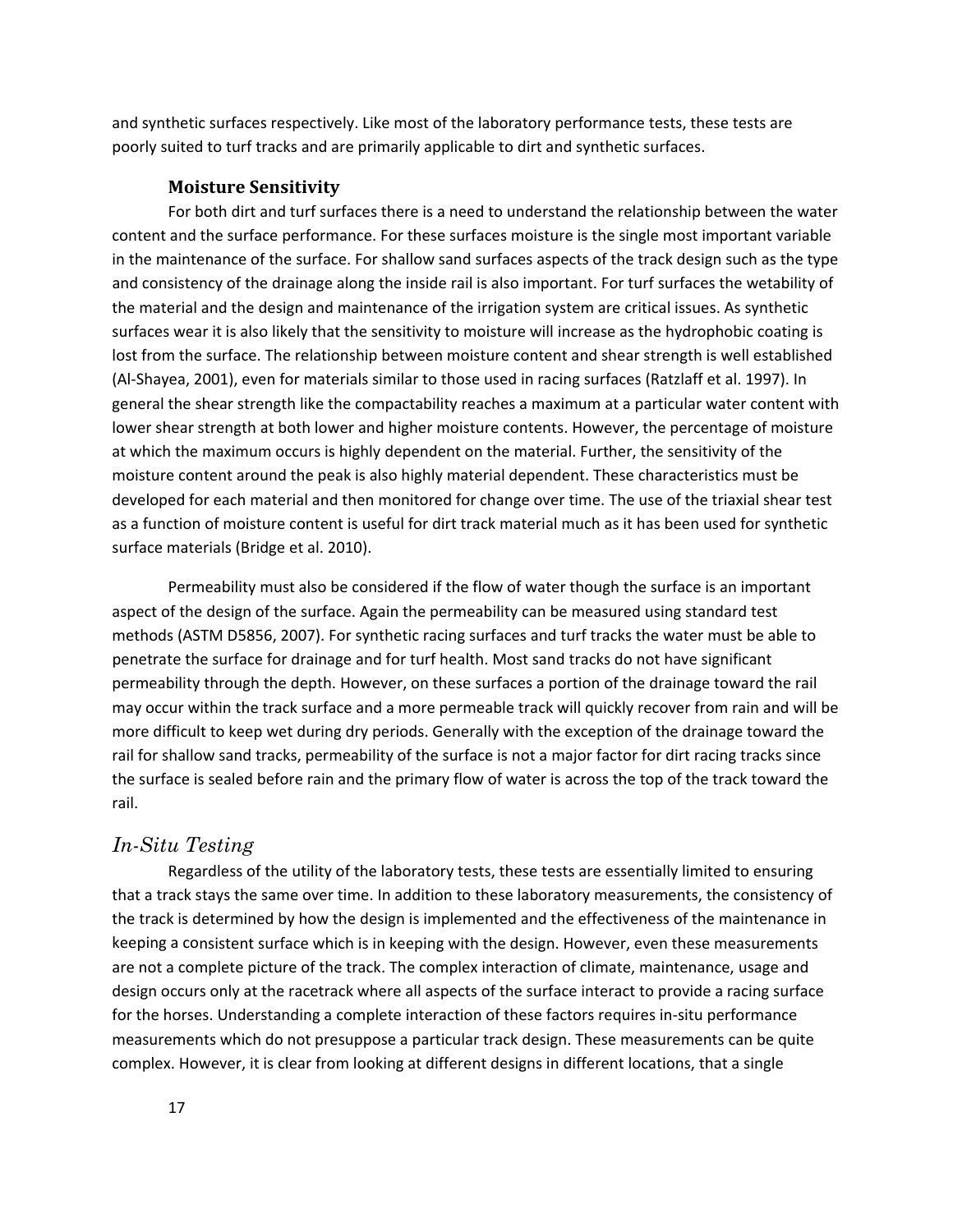solution is not possible and that a track design which works in one location may not be ideal in all applications. Therefore eventually only performance measurements which do not presuppose the design of the surface can be used for evaluating the characteristics of a racing surface.

#### *Operational Measurements*

Basic operational measurements of the surface depend on the design of the surface as well as being influenced by the climate. Very few racetracks have a systematic approach to these measurements, even though they are critical to maintaining a consistent surface. These basic measurements have the potential to significantly improve the consistency of racing surfaces at those tracks that do not currently perform these measurements. Care must be taken to make the measurements in a manner consistent with the type of surface.

#### **Moisture content**

The single most important variable on dirt or turf surfaces is moisture content. For turf surfaces the moisture content of the surface both controls health of the turf and the mechanical properties of the surface. For dirt surfaces the mechanical properties are a function of the moisture content and can vary dramatically with even small changes in moisture content depending on the material. Moisture is challenging since it can change dramatically over a short period of time. In a shallow sand track the biggest challenge is getting enough water on the track during a dry period, since many of these tracks can take a lot of rainfall and will shed the water very effectively. On tracks which are capable of operating effectively during dry periods, the challenge is to keep enough water on the track to maintain the shear strength and to manage the track during periods of rain. Two separate factors need to be addressed: variation of moisture over the total track between days, and variation in the moisture content around the track or, more formally, the temporal and spatial variation of the moisture content of the track.

#### *Spatial*

In order to monitor the variation in moisture content around the track, a simple fast reading probe is needed. This is not simple for a racetrack because racing surfaces operate over a wider range of moisture contents than seen in most types of agriculture. Also, on a track which experiences heavy rain, the salt and clay composition can change over time as water passes through the surface. Both salt and clay composition will affect the moisture readings from most moisture probes. The best probe for the conditions of the racing surface is a Time Domain Reflectometry (TDR) probe. The TDR probe is affected by both salt and clay but can be calibrated, and it effectively averages through the depth of the cushion of the track. Several devices are available and a number of companies sell the same unit. These units are also available in a configuration that allows them to be used with a low cost commercial GPS system. Currently the communication to the GPS is not reliable and is not worth the bother until the communication with the GPS becomes more reliable. Without the GPS, data can be either written down or downloaded to a computer and manually mapped.

Typically it is best if the moisture content of the track is mapped after training and after racing. This gives an idea of wet and dry spots and can be shared with the maintenance team to identify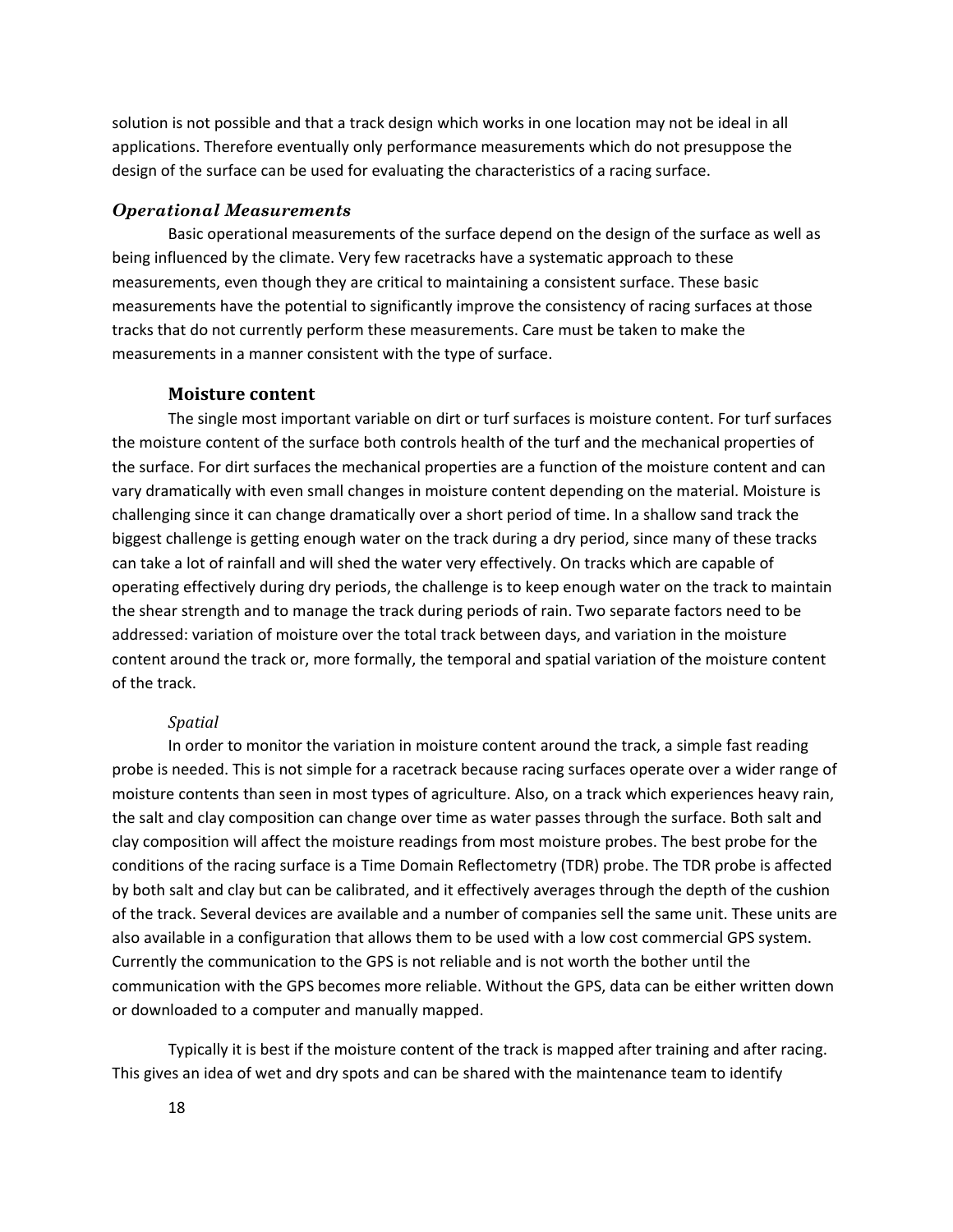approaches that can be used to avoid wet and dry spots. In particular, attention can be brought to issues with track drainage, shading of the track from foliage and the grandstand, and overwatering the inside of the turns due to the shorter distance traveled by the inside nozzle on the truck.

#### *Temporal*

Temporal moisture measurement is more difficult to measure because the weather can change during training and racing and this should be considered in the water application and other maintenance such as floating of the track. Most experienced superintendents are good at observing these changes and responding in real time especially to rainfall. Evaporation is much more difficult. In some cases the evaporation rate is evident from the color of the track, but a light spray of water on the top can mask a gradually drying track. In precision framing this is handled with evapo-transpiration models. These are models that describe the loss of water from the leaves and soil in farming. Using a specially designed weather station these evapo-transpiration models can guide farmers in the irrigation of crops. While horse racing is similar, the models do not work for the main track. Since the track is harrowed between races and does not have crop cover, the evaporation rate for the dirt is much higher. While academic work has addressed some of the issues with evaporation from harrowed dirt surfaces, these models have not been implemented for the unique conditions of horse racing (Stroosnijder 1987, Mutziger et al. 2005). Factors such as the depth of the harrow need to be added to the model for the racing surface weather station. These models do not currently exist but weather stations that have been developed for precision agriculture can be adapted for use on the racetrack.

#### **Depth**

Depth of the cushion is a critical and relatively straightforward measurement on shallow sand track surfaces. Requiring nothing more than a marked probe, the surface on a shallow sand track can be probed regularly at evenly spaced intervals to ensure that a consistent amount of cushion covers the hard base. This can also be done at more closely spaced intervals and with higher accuracy using ground penetrating radar. The best case is a combination of regular probing of areas with known issues and periodic evaluation with radar to ensure that the overall surface consistency is good.

For tracks with a pad or false base design the depth is a more complex characteristic. For surfaces with a false base usually the depth of the cushion is referenced to the top of the track and as long as the base is firm can be measured in the same manner as with a shallow sand track. However if the base is not well developed or a pad is used, judgment is required to determine if the cushion is the same depth. In that case the relevant depth is based on the depth of the material after periodic rototilling and an assumption of accurate grades on the surfaces of the track. Alternatively, ground penetrating radar can in many cases be used to show the depth of the cushion and the depth of the pad if the difference in the density of the material is sufficient.

#### **Material consistency**

One of the continuing challenges for surfaces is differences in wear and movement of material in the surface. For a turf track this is mitigated by moving the inside rail on the track and spreading out the wear on the surface. However, for dirt and synthetic surfaces this is not done. Several factors will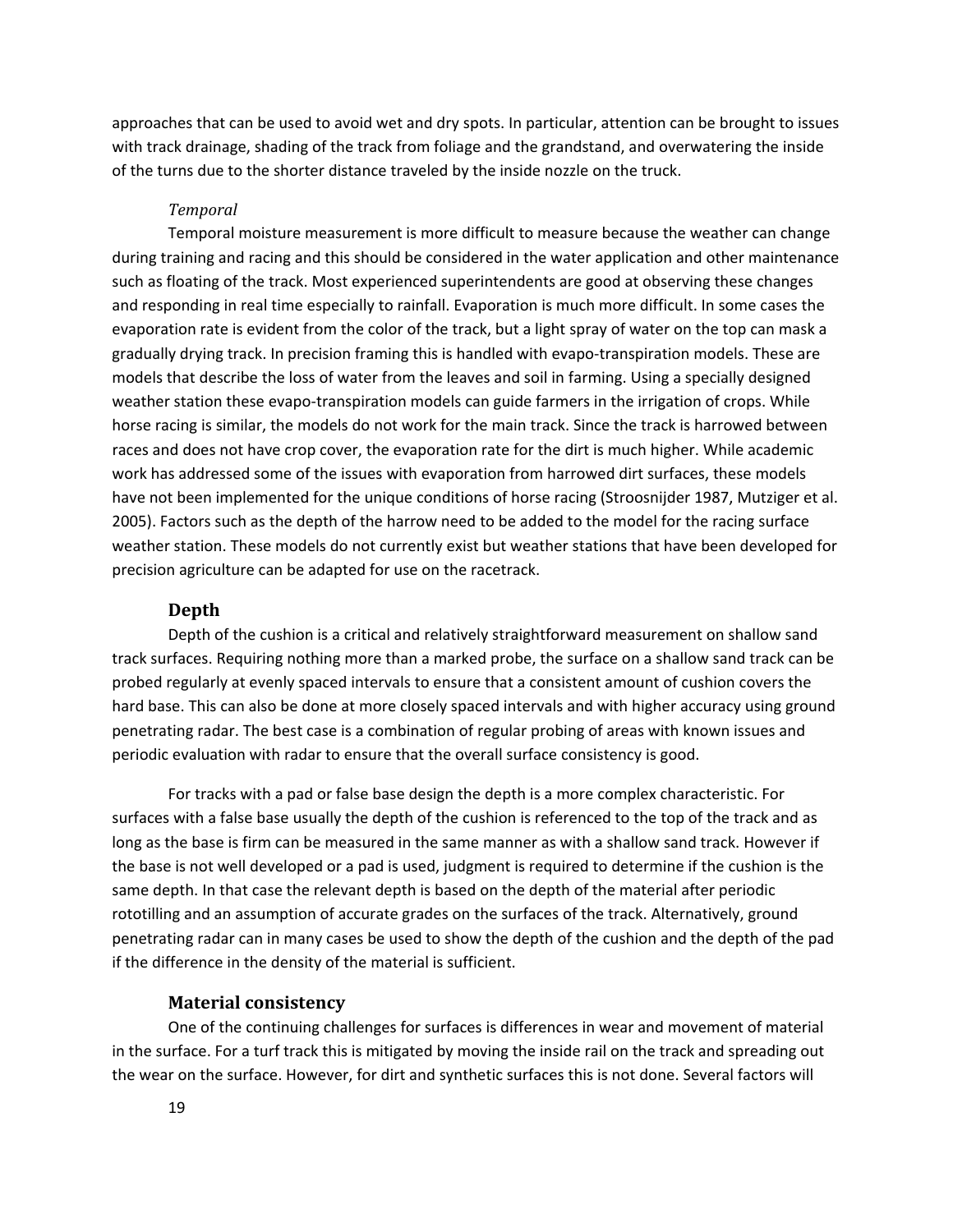alter the material composition across the width of the track including, heavy horse traffic along the rail, loss of fine material along the rail to the drainage system, drainage from chutes across the main oval of the track and physical movement of material due to the banking of the turns. Around the track variation in the composition can also occur due to movement of equipment and horses onto the track, more heavily trafficked portion of the track from the 6 furlong pole to the wire and traffic on the track unrelated to racing. In both cases measurements are needed which can be used to compare the track on the inside rail with material further out from the racing surface. Sampling protocols for laboratory testing can include samples from locations that are two distances out from the rail as well as sampling from locations with known issues such as the close to the rail on the track where water from the chute will flow toward the drainage system. The most basic sampling protocol used is for material to be taken from the track at the  $\frac{1}{8}$ ,  $\frac{1}{2}$  and  $\frac{1}{2}$  pole at a location 2 meters from the rail, along with two samples at the wire and the ¼ pole taken at distances of 1 meter and 3 meters from the rail. This sampling method gives insight into the variation of the material at two distances from the rail as well as proving insight into any variability around the track.

#### **Temperature**

For synthetic surfaces which operate with minimal maintenance and have not worn significantly, temperature essentially takes the place of moisture for turf and dirt tracks in the discussion of key variables for the surface. With proper maintenance, this effect can be moderated if not completely eliminated. Like the effect of moisture, the effect is not simply linear but will result in maximum values for the shear strength as well as other effects such as high cohesion of the material leading up to balling of the material in the frog. Monitoring the effect of temperature on the surface allows the use of maintenance methods such as harrow depth variation and the addition of water to be used to reduce these effects.

#### **Geometry**

As discussed above, the geometry of the racetrack including the radius of the turns, banking and transitions from the straight to the banked turns have been demonstrated to be important in Standardbred racing. While scientific evidence does not exist to demonstrate the optimal design of the turn for a Thoroughbred, logic suggests that the transitions should be smooth and consistent. Epidemiological work suggests that the geometry of the turns would be considered as a possible source of risk for the horse. Thus it is important to consistently measure the banking and to ensure that the transitions are maintained. This can be done with laser or GPS and the positions can be either programmed directly into a GPS controlled grader or can be based on monuments placed on the perimeter of the track for reference purposes. This technology is well established, however the precision required for horse racing surfaces is much higher than that of many applications and thus suggests that care be taken when using off-the-shelf technology.

#### *In-situ Performance Testing*

Regardless of how carefully the various aspects of racetrack design and maintenance are performed, these factors must be combined in the real world to produce consistent results. These results can only be measured in‐situ so that the combined aspects of the surface characteristics can be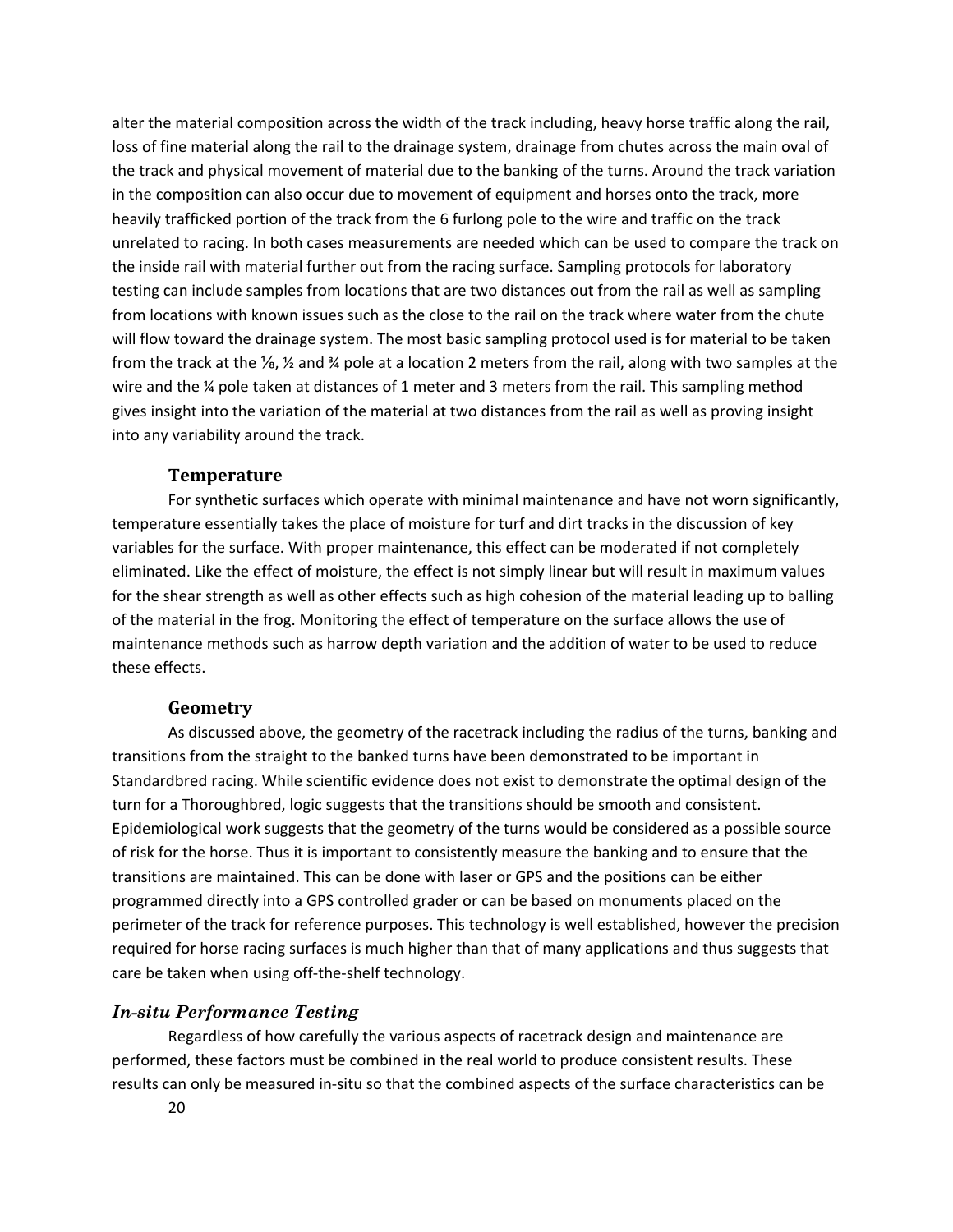understood. The ideal measurement method would replicate the horse moving on the surface. Direct measurements of people or horses are not typically used to characterize the surface because of individual variation in gait and other factors such as fatigue or injury (Shorten, 2008). However, this can be complex and expensive for an animal the size and speed of a racehorse. The other options for in‐situ testing of tracks should also be considered.

#### **Simple insitu testing devices**

Several simple devices have been proposed for the testing of racing surfaces and some of these devices are currently in use. However, with one exception, these devices have been adapted from other applications and typically require a significant amount of technique in order to produce repeatable results. The long term goal should be to develop monitoring methods that can be consistently applied and which cannot be easily influenced by the operator.

#### *Clegg Hammer*

In North American racing, the most commonly used measure of surface performance is probably the Clegg Hammer. The Clegg Hammer was developed primarily for looking at the compaction of base course layers for roadways. Because of the initial use of analog electronics in the early system, only the peak acceleration was displayed on the unit. The peak acceleration after four impacts of the mass on the surface was used in this unit to replicate the effect of equipment used to compact surfaces over which a roadway would be constructed. A significant body of work exists in the literature that related the Clegg hammer readings to parameters of interest, including some more recent work which even proposes the replacement of the nuclear density meter for some applications (Farrag 2006). The Clegg hammer has been shown in this work as well as other efforts to be capable of measuring the compactability of a surface if the moisture content is also measured. Clearly, however, the compactability requires that the moisture content be measured as well, since the moisture content has a first order effect on the compaction of materials (Al‐Shayea 2001, Ohu et al. 1989, and others).

This type of measurement is useful for racing surfaces for the evaluation of the condition of the base and in measurements which match those that are relevant to road building. If the maximum compactability of a surface is important such as with those surfaces which depend on a false base or hard pan layer to support the cushion, then the Clegg hammer is a useful tool for determination of this characteristic of the surface. The Clegg hammer does not, however, provide useful information regarding the peak load on the hoof because of the small weight and the repeated impact on a surface. The repeated impact of the surface with the Clegg hammer, which is necessary for influencing the surface below the top cushion, eliminates the influence of the top harrowed layer on the loading of the hoof. If the initial drop is evaluated, the measurement does not include anything except the top cushion layer. The standard Clegg hammer is 2.25 kg which means that at the modest height from which it is dropped, it underestimates the loading on the surface from a running human or a canine. With the exception of compactability measurements for civil engineering applications, ball sports and human athletics have recently begun to cast doubt on the simple analysis used with the Clegg hammer electronics for characterizing sports surfaces (Carré and Haake 2004). And most notably, this measurement is not a part of the standards used for tennis, soccer or other sports; instead systems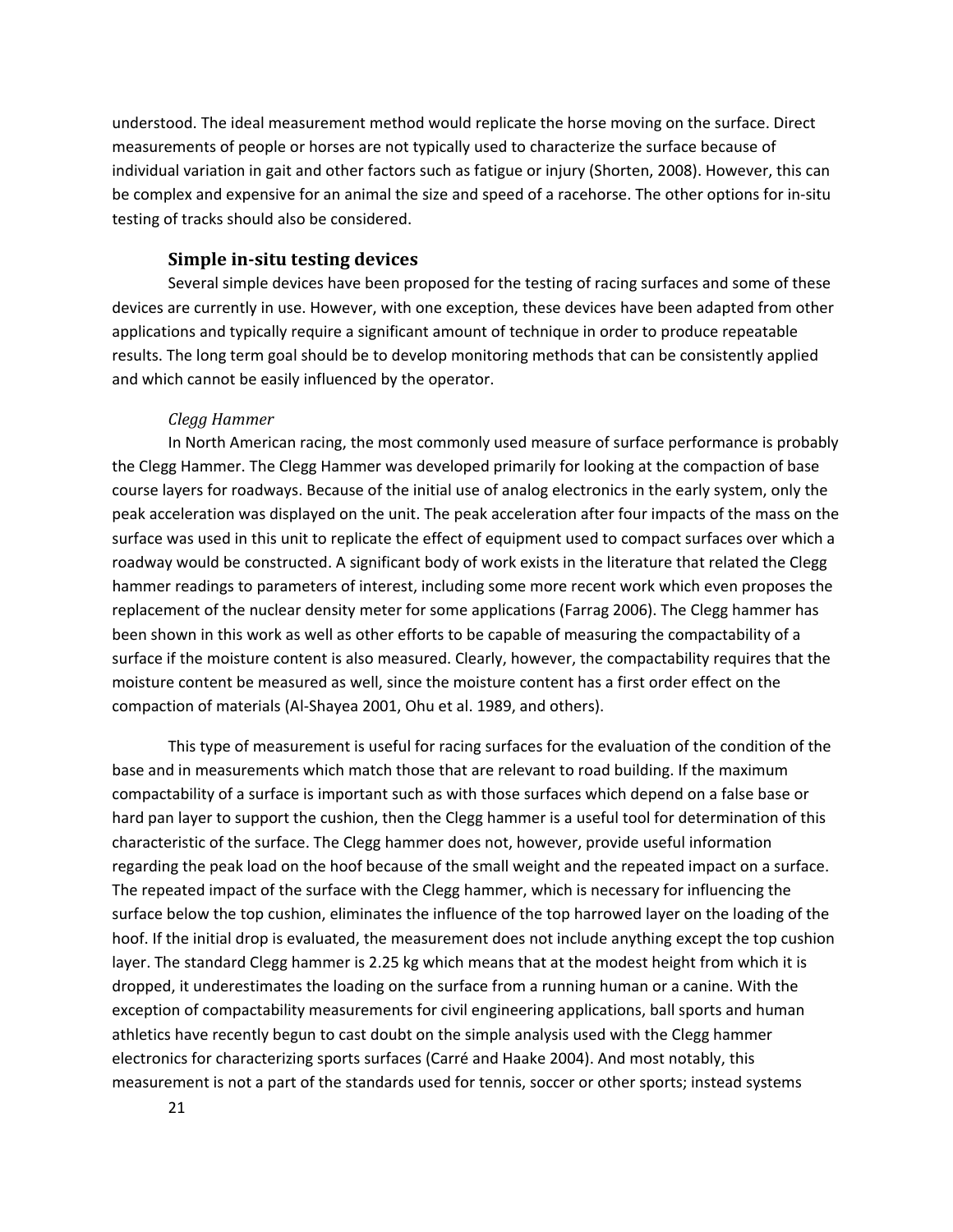which are more closely based on the biomechanical motion of interest are considered not simply a measure which is convenient to perform like the Clegg hammer (Barry and Milburn 2000 and Cawley et al. 2003).

#### *Dynamic Penetrometer*

The most widely used tool for the characterizing of racing surfaces is the dynamic penetrometer. This device is made by Gill Engineering in Australia among other companies. Unlike the blunt weight of the Clegg hammer, this device penetrates the surface with a sharp tapered tool which measures the penetration resistance of the surface. The dynamic penetrometer has been used primarily in areas where turf racing overwhelmingly predominates. This is because this type of device presupposes that to the depth of penetration the surface is essentially homogeneous. The strong layering you see in any type of dirt or most synthetic surfaces will mean that the characteristics of recent maintenance will control the depth of penetration. However, for these types of homogeneous surfaces which exist for the turf health as well as part of the surface design, this is a well established tool which is supported in the literature (Murphy et al. 1996). However, it is necessary to correct these measurements for soil type and moisture in order to create useful data which will help to provide an understanding of the performance of a horse on a surface. Modeling of the surface interaction of the penetrometer makes it possible to create a general rating of turf conditions which can be compared between locations (Thomas et al. 1996).

The primary limitations to the dynamic penetrometer are the inability to deal effectively with a layered surface such as most dirt and synthetic racing surfaces. Little discussion has also occurred regarding the applicability of the tool to some warm weather grasses which can create a layered root zone. The existence of a horizontal root system and perhaps even the existence of reinforcing fibers or grids in the surface can result in erroneous and highly variable readings from the penetrometer. In general, the characteristic length of any of the constituent materials in the surface should be several times smaller than the measurement device. For example, turf grids which are of the same size as the penetrating probe of the penetrometer will result in a measurement of the existence or absence of a turf grid under the probe, not a measurement of the strength of the soil. However, recognizing the limitations of the measurement and assuming proper calibration of the penetrometer to the soil type, along with simultaneous measurement of moisture, the dynamic penetrometer is a good tool for in‐situ measurement of turf surfaces and one of the few methods with solid support in the published literature. Automation of the penetrometer data acquisition to eliminate the operator judgment currently required and linking of the data to GPS coordinates would provide a very promising tool for characterizing turf racing surfaces.

#### *Agricultural Penetrometer*

In North America, the term penetrometer is generally used to refer to a pointed probe which is pressed into the soil while the penetration force is measured. For agricultural applications this is an important measurement since crop yield is related to the compaction of the soil in the root zone and the profile of the soil compaction can be measured. Depending on the crop to be grown in a soil, the allowable compaction or penetration resistance at a depth may be well characterized. Because the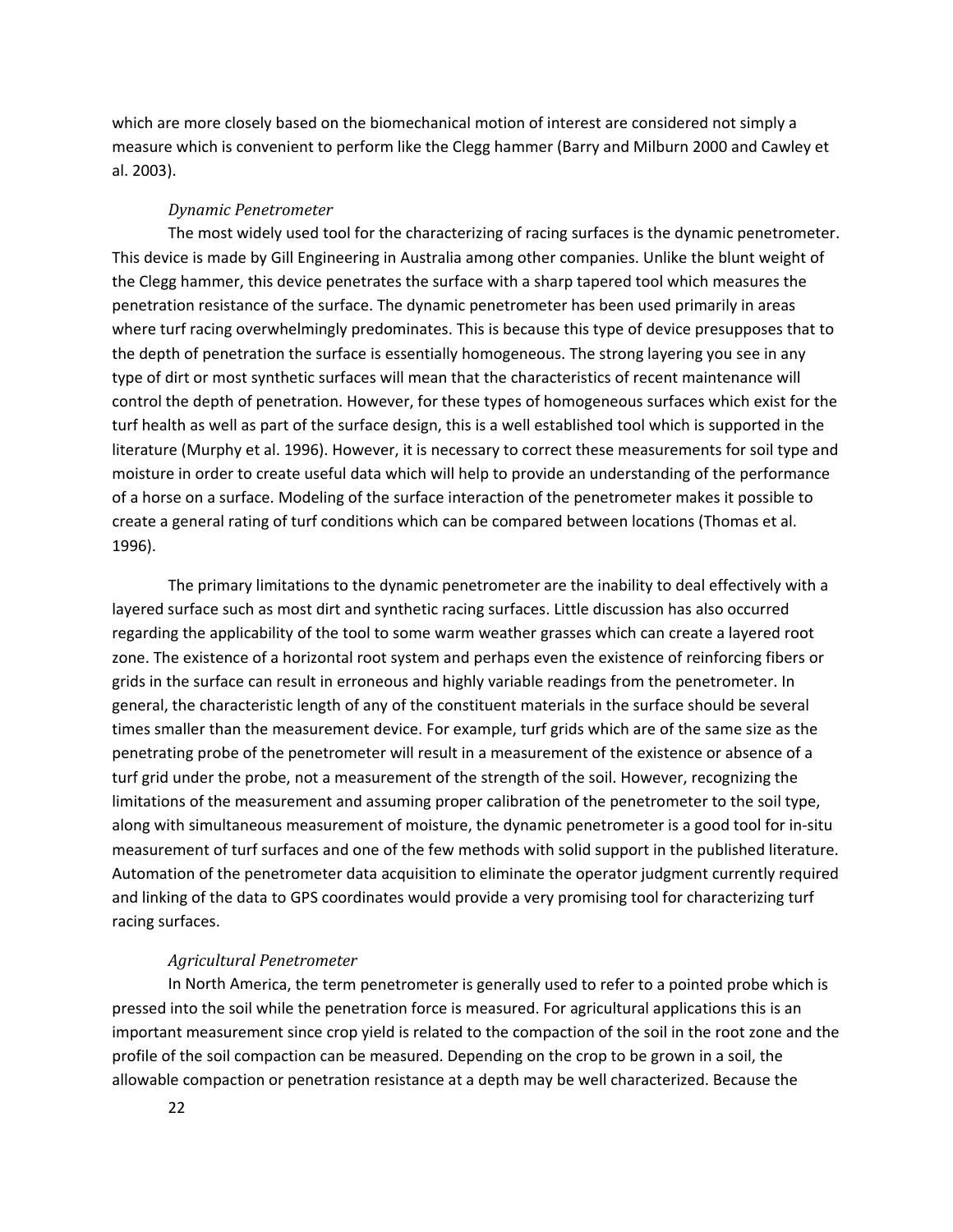speed of penetration is not controlled, in damp soil the operator must take great care to ensure that the speed of the probe is sufficiently slow that the proper measurement of penetration which is relevant for roots is obtained. Like the Clegg hammer, the agricultural penetrometer is a useful tool for its intended purpose. In the case of the agricultural penetrometer, the quasi-static penetration resistance of soil may be related to the penetration resistance of a hoof on a surface, or it may be independent. Certainly at the high speeds at which a hoof penetrates the surface, the moisture content and thus the dynamic properties are of critical importance. Like the Clegg hammer the penetrometer can also make it possible to determine if a false base type surface has set up sufficiently, or if a track which uses a pad has set up excessively. While both of these measurements may be useful for daily maintenance support for the track surface, and to identify intervals at which the track should be have deeper maintenance, these measurement tools are not likely to be well suited for predicting either the performance or generally the risk to the horse.

#### **Going Stick**

At an intermediate level of complexity for in‐situ characterization of racing surfaces is the Going Stick (TurfTrax Ltd, Cambridgeshire, UK). This device has two load cells and is used manually in a combined two axes of motion to measure the racing surfaces. The systems are best suited for use on the turf, which is consistent with the origins of the device in the UK where most racing is held on turf. Like the dynamic penetrometer, the Going Stick assumes that the track consists of a homogenous top layer. Unlike the dynamic penetrometer the Going Stick measures the force required to penetrate a flat blade into the surface. However, after the blade is placed in the surface the top of the Going Stick is then rotated about the base so that the handle is at a 45 degree angle to the vertical. By measuring the peak force in a two axis load cell, information about not only the penetration resistance but the shear strength of the surface is obtained. From a biomechanical perspective this measurement has some characteristics in common with the breakover and propulsion phase of the gait. While this may not be the most critical measurement with respect to injury to the horse, the propulsive phase is very important for the performance of the horse. As a result of the origins of this device as a tool for providing data for the public, the interpretation of the measurement physics of the Going Stick seems consistent with the goals of the device. While a narrowly focused study was published on the efficacy of some of the related hardware for determining horse position (Spence et al. 2008), in general, the Going Stick is not supported by any data which is published in the open literature. In spite of the absence of any scientific support for their approach, of all the simple devices for characterizing a surface, the Going Stick is the device with the greatest potential.

Several caveats exist with the Going Stick. While the penetrating probe is larger than the dynamic penetrometer, it is still much smaller than the foot of the horse. As such, any component of the track which may be on the same scale as the probe can be a problem. For example root structures in warm weather grasses and the rubber particles in some synthetic surfaces are as large as the width of the probe. Furthermore, the device is inserted manually into the ground. Speed of insertion is critical since soil is strain rate dependent especially at the higher moisture contents seen in many damp surfaces. This makes the operator technique very critical to the proper use of this tool. In the future, use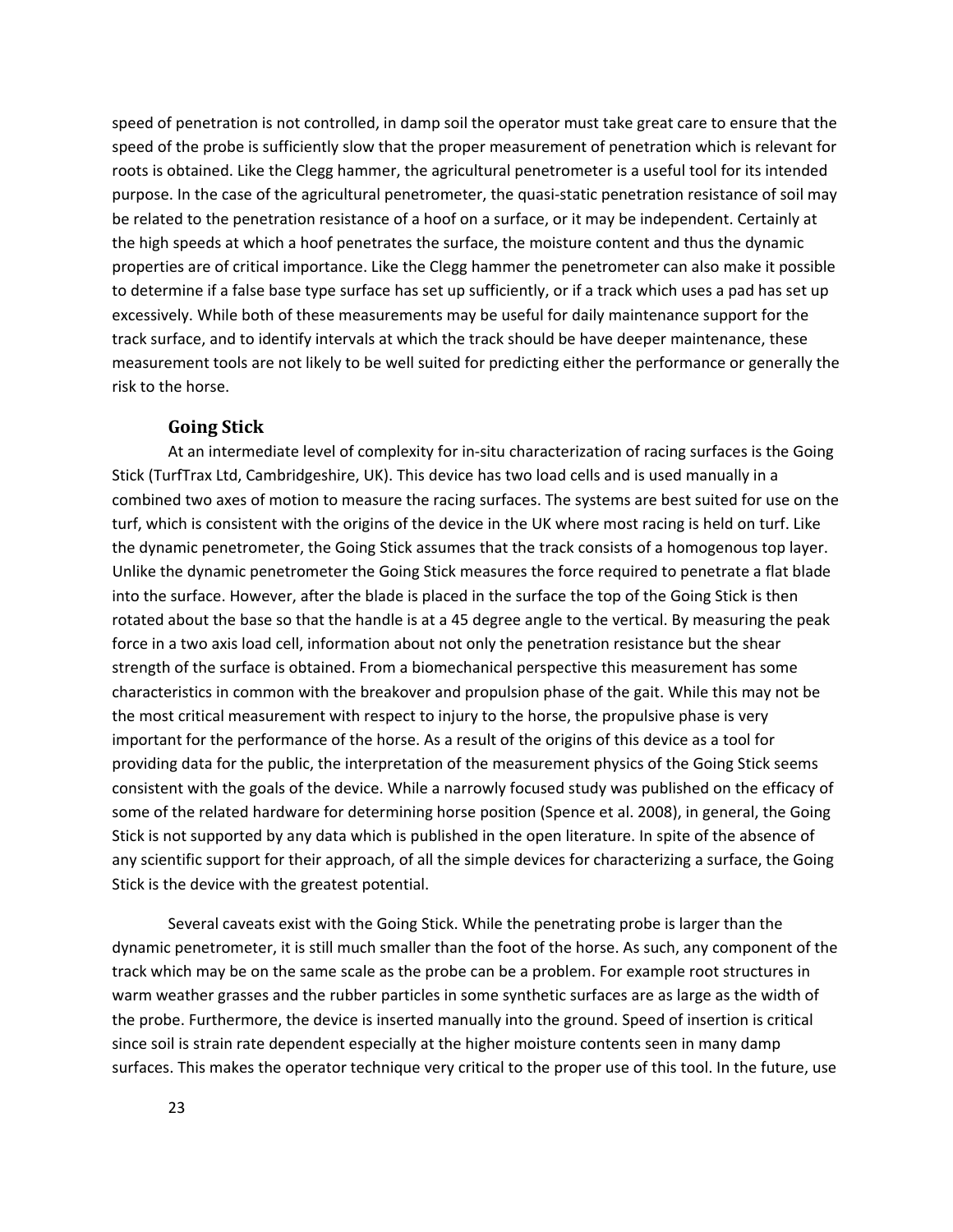of this tool has very good potential for use with turf surfaces, especially for cool weather grasses. For some types of synthetic surfaces it may also be useful. Additional work is needed to understand the use of the measurement and to support any association with risk to the horse.

#### **Biomechanical hoof tester**

The Biomechanical Hoof Tester is a system that has been developed to make it possible to load the track at the rate and loads that are applied by a horse at a gallop (Peterson et al. 2008). This system mimics the point at which the fore limb contacts the track and the weight of the horse is transferred to the hoof. This is the period of the gait during which both the highest vertical loads and the highest shear loads are applied to the soil (Biewener, 2003). The device that has been developed is a two axis drop tower type of apparatus which impacts a synthetic hoof at an angle to the soil surface (Figure 3). Two non‐orthogonal axes of motion allow acceleration due to the sliding of the hoof in contact to be measured as well as vertical loads and vertical acceleration. From Figure 3 the two axes can be seen as a long set of rails and a shorter linear bearing apparatus which is attached to the hoof. With gravity acting on the first axis, the long rails on which the hoof and instrumentation slides, the force is generated by accelerating this mass down the rails. The total mass of the portion of the system that drops on the long rails is 30 kg which provides energy at impact of approximately 540 J. This impact energy accounts for the energy of the hoof impacting the surface as well as the partial weight of the animal and associated musculature. A second set of shorter linear rails moves down as a part of the mass attached to the slide. This second axis is preloaded by a gas spring and only moves once the hoof is in contact with the soil. The difference in the angle between the first and second axes, 5 degrees from the long rail angle, forces the hoof to slide forward towards the toe as it impacts the soil and the second preloaded axis is compressed. The angle at which the hoof impacts the soil is adjusted to match the published biomechanical data for initial impact of the hoof (Ratzlaff et al. 1993). A total of five data channels are recorded during the testing. Attached to a stiff mass above the hoof is a three axis 100 g accelerometer. Load is transferred into the gas spring from the hoof mass using a dynamic load cell with a 0 Hz (DC) to 36 kHz bandwidth. Redundant data from the acceleration and the position measurement is used to estimate the penetration into the soil and to verify the velocity of the hoof at impact. The angle of the hoof with respect to the soil is adjusted to 7 degrees from the vertical to match treadmill data from horses at a gallop.

The two parameters which have been used from the Biomechanical Hoof Tester are the peak load and the accelerations in the horizontal and vertical planes. However, the entire data set consisting of loads and accelerations on the hoof are acquired which provides opportunities to consider other parameters which may be better suited to characterizing the performance of the surface including impact injury scores (Dallap et al. 2010) as well as total energy return (Nigg 1995) among others measures. One particularly important parameter which has not been considered is the effect of the tuning of the track on the energy return. As previously mentioned in the discussion of laboratory performance tests, the potential exists based on experience with human athletes to produce a surface which can be fast as well as safe, through the tuning of the natural frequency of the surface to the stride frequency of the athlete (McMahon and Greene 1979). Some data is currently available from the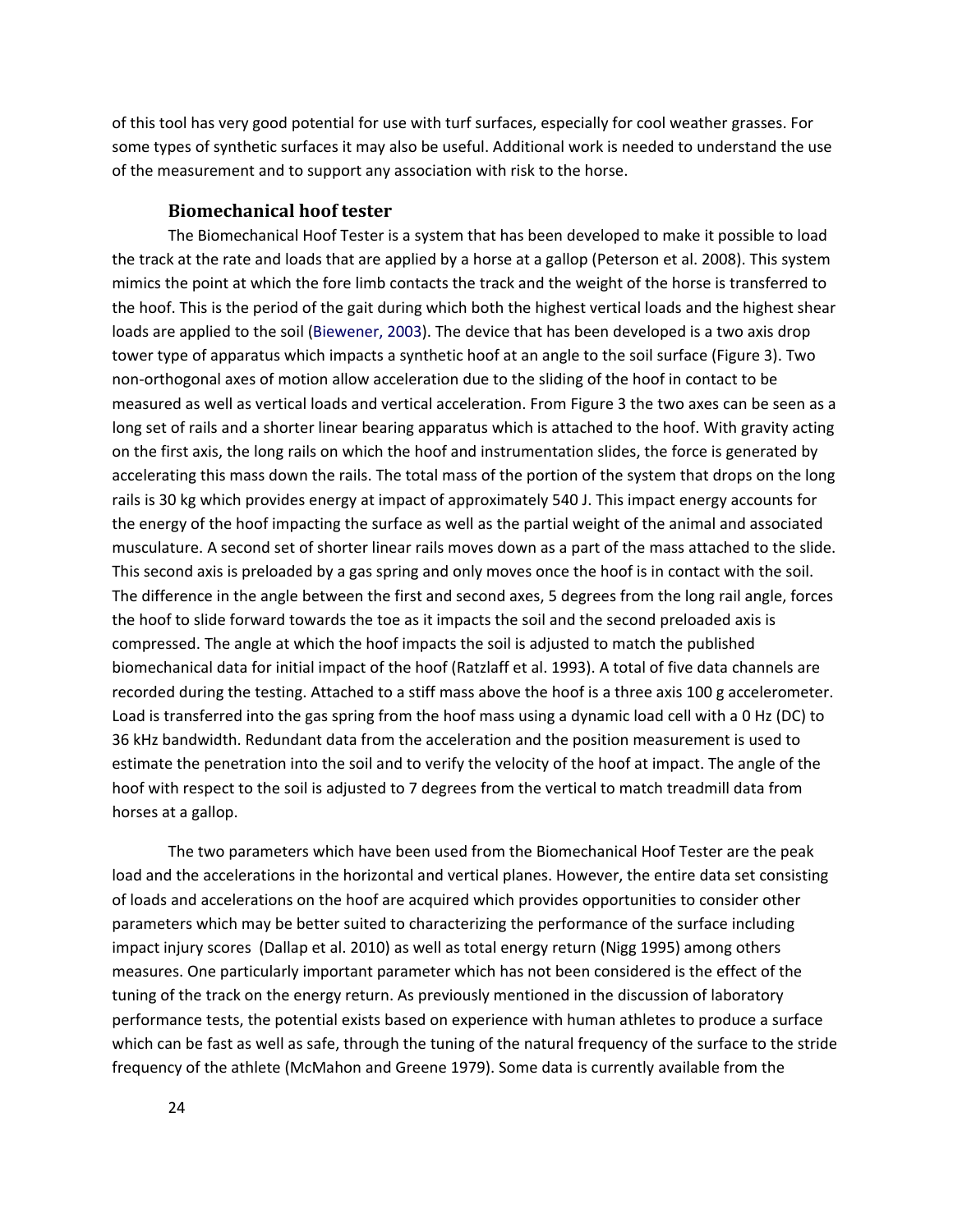Biomechanical Hoof Tester; however it remains to be shown that the dynamic response is correlated with the response of the horse at a gallop.

Although the machine is large and somewhat complex, unlike the other tools, the biomechanical hoof tester replicates the speed and impact of one of the most critical phases of the gait for risk to the horse. While the two measured characteristics, shear and impact force, are expected to be related to performance of the horse, it is even more likely that these parameters measured with the full load and speed of the hoof landing represent the risk to the horse of catastrophic injury to the forelimb. The biomechanical hoof tester has been shown to be capable of measuring the effect of typical maintenance on a surface (Peterson and McIlwraith 2008). A sufficiently large study has not yet been done which makes it possible to link these measurements to risk to the horse. The immediate effect of the availability of this tool is to be able to characterize those aspects of the surface which pose the greatest risk of catastrophic and career ending injury. Even in the absence of a large epidemiological study, methods which are likely to result in more consistent surfaces will move racing toward the goal of providing a safer surface. It is also likely that data will be available which can also be used to predict performance of the horse on a surface. This less ambitious goal creates a potential for the testing to provide information to the public which can help to support the need to do continued testing which will provide the data which can eventually be used to estimate the risk to a horse.



Figure 3: Biomechanical hoof tester used to replicate the speed and loading by the hoof on the racing surface.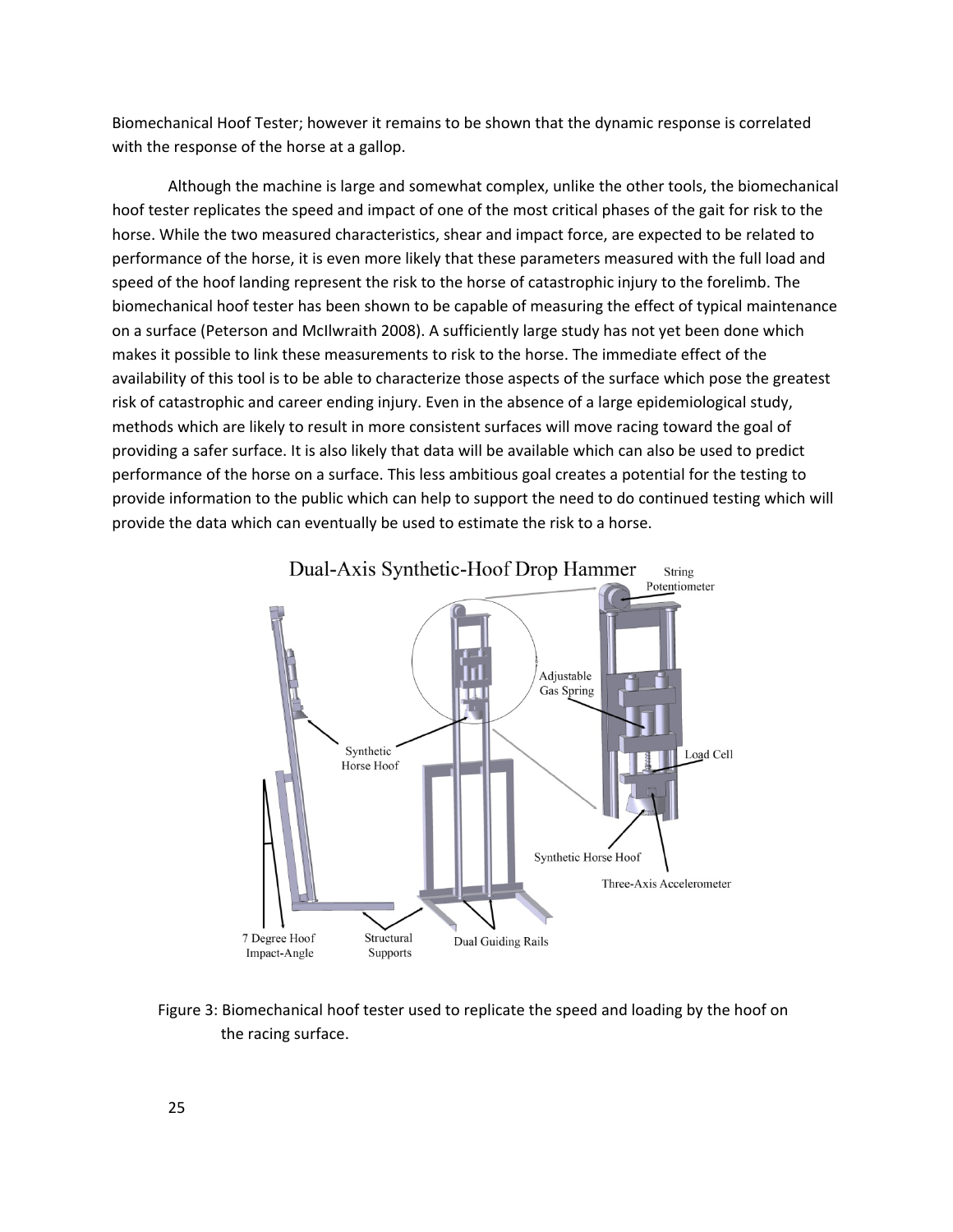# **UNDERSTANDING RACING SURFACE SAFETY**

Beyond the tools needed for monitoring of racing surfaces, there is a need to understand what is done to the surface and how these surfaces are used. The condition of a racing or training surface is a result of maintenance, material, weather and usage. A complete understanding of the surface can only be obtained if these factors are all included to understand the outcome in terms of the resulting surface performance. The performance can then be measured relative to these inputs. In at least three cases this has already been done, the speed of a synthetic surface relative to the material temperature (Peterson et al. 2008), the effect of moisture on performance (Murphy et al. 1996) and the effect of maintenance on the measurements made with the biomechanical hoof tester (Peterson and McIlwraith 2008). These studies also show the correlation of inputs on the surface on the performance, which makes it clear that control and measurement of inputs has the potential both to create a more consistent surface and to understand the effect on the material of various environmental and other external characteristics.

# *Climate and Design*

The first aspect of a large scale project is to understand the interaction of climate and track surface design. While to a certain extent the design of a track surface is a response to local materials and tradition, it is primarily a response to the local climate. In arid regions the retention of moisture and the ability to operate with a drier track have been dominant in the design of tracks. Conversely in areas with frequent heavy rainfall the priority is on a quick draining track that can retain the integrity of the surface even after a heavy rainfall. The first step in the project is a more comprehensive approach to mapping the use of different track designs and understanding what other confounding risk factors may exist such as turn radius and banking as well as the design of the surface drainage around the track. In order to be done properly the turns will have to be surveyed to understand the as‐built and as‐maintained geometry. This along with the climate of the area is the critical baseline information for understanding the decisions being made with a racing or training surface.

# *Monitoring of the Racing Surface*

Once the track design is known, a protocol for monitoring can be developed. Aspects of the track which are crucial for some designs are less important for other designs. For example, cushion depth must be carefully monitored and measured for shallow sand tracks used in areas with heavy rainfall. In contrast, tracks which are maintained with a pad under the cushion have few issues with the cushion depth but can have a pad that either compacts excessively or does not compact sufficiently to provide the required support for the hoof of the horse during propulsion. These surfaces require that density and compaction of the surface be monitored on a regular basis.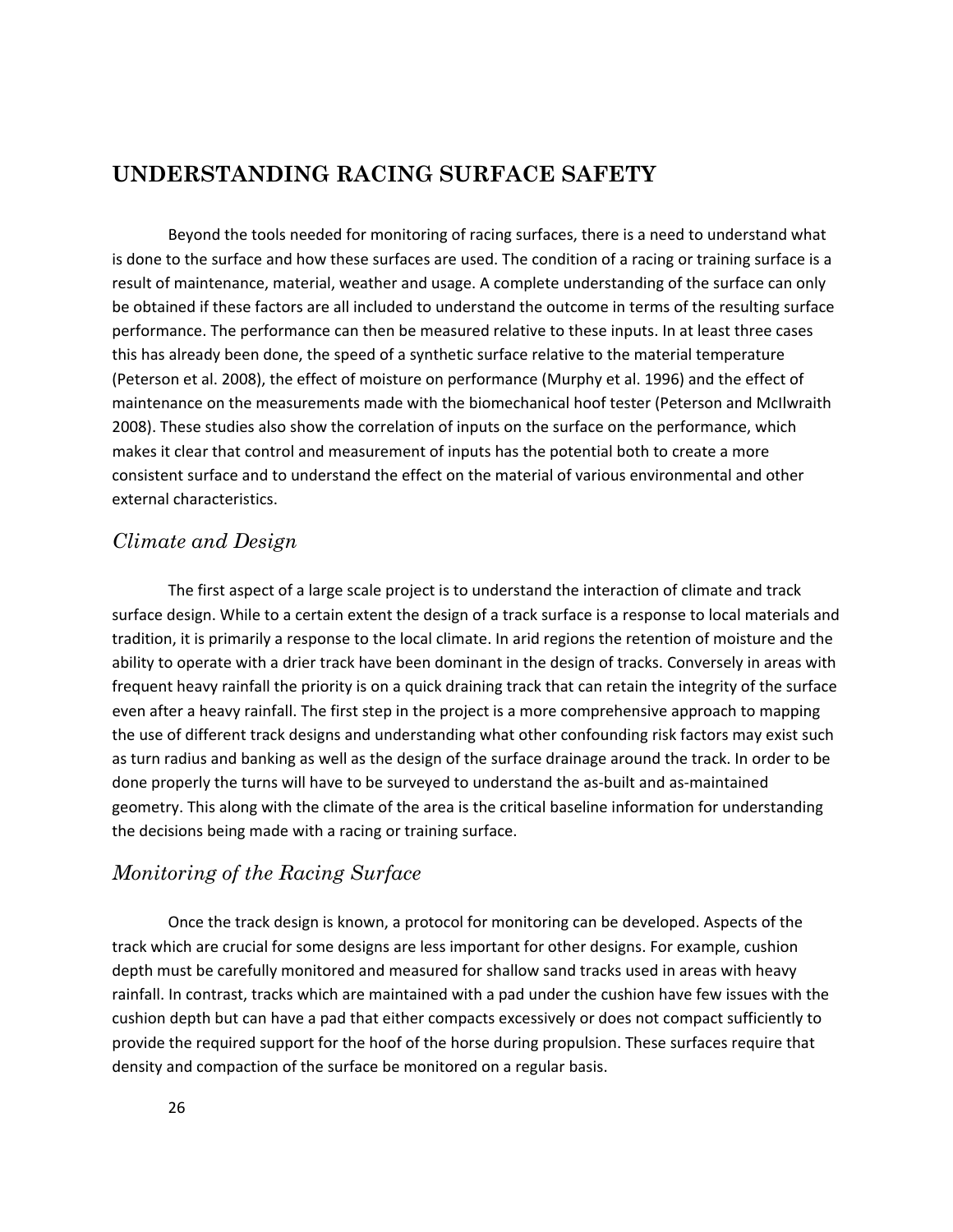#### *Composition*

Over a shorter time interval, movement of the material and the vertical segregation of the material due to water and maintenance can be an issue. Spatial variation in track composition is a key source of track inconsistency. Identifying the existence of variable track composition and the resulting differences in track performance provides an understanding of allowable tolerance for the separation of the material. This information can only be developed based on data from the track which shows the degree of material segregation and associated variability in surface performance. Similarly other factors in the track composition such salinity or clay mineralogy must also be better understood prior to developing a complete understanding of the racing surface and allowable variability. Therefore the track material must be characterized as fully as possible at regular and frequent intervals so that variation can be tracked and laboratory testing of the resulting materials variability can be fully understood.

#### *Maintenance*

Unlike material composition of the track, the resolution of the maintenance monitoring that is required is well understood. Maintenance must take place on a daily basis and the frequency as well as the type of maintenance is always critical. Comprehensive monitoring of a racing surface requires that all of the track maintenance procedures must be constantly monitored and that the maintenance must be performed in a consistent manner. The only way that the effect of maintenance on the track surface can be understood is for all of the maintenance to be logged including type of equipment, depth, speed and number of passes. These factors combine to describe the operation of the equipment and ‐create the surface the horses run on.

#### *Weather and Usage*

Finally, the other two critical inputs are the usage of the track and the weather. Heavy usage will create a more inconsistent surface which will require additional maintenance. Similarly, weather defines both the frequency and type of maintenance. Heavy rain requires that a dirt track be compacted; dry periods and conditions of rapid evaporation require frequent water application and changes in maintenance which will reduce the track evaporation rate. These two input factors and the resulting response create a more or less consistent surface for racing and training.

#### *Performance*

A combination of factors: weather, usage, maintenance, composition and design result in a surface which is harder or softer, faster or slower and more or less consistent. To the extent that these factors can combine in a positive manner, the racing surface will perform better or worse and will be either safer or more prone to injury. The goal of the performance measurement is likely to be narrower, focusing on the result of uncontrolled inputs on the surface, weather and usage, and to understand the effects of the responses to these inputs, water, and maintenance and material modifications. While the most direct method of understanding the surface performance is to directly measure it, the complexity and cost of having consistent monitoring may be prohibitive. Therefore if the performance effect of each of the possible additives is known, then simply tracking the addition of materials to the surface may be sufficient. This type of indirect measurement is certainly reasonable, but it presents significant additional challenges for the research.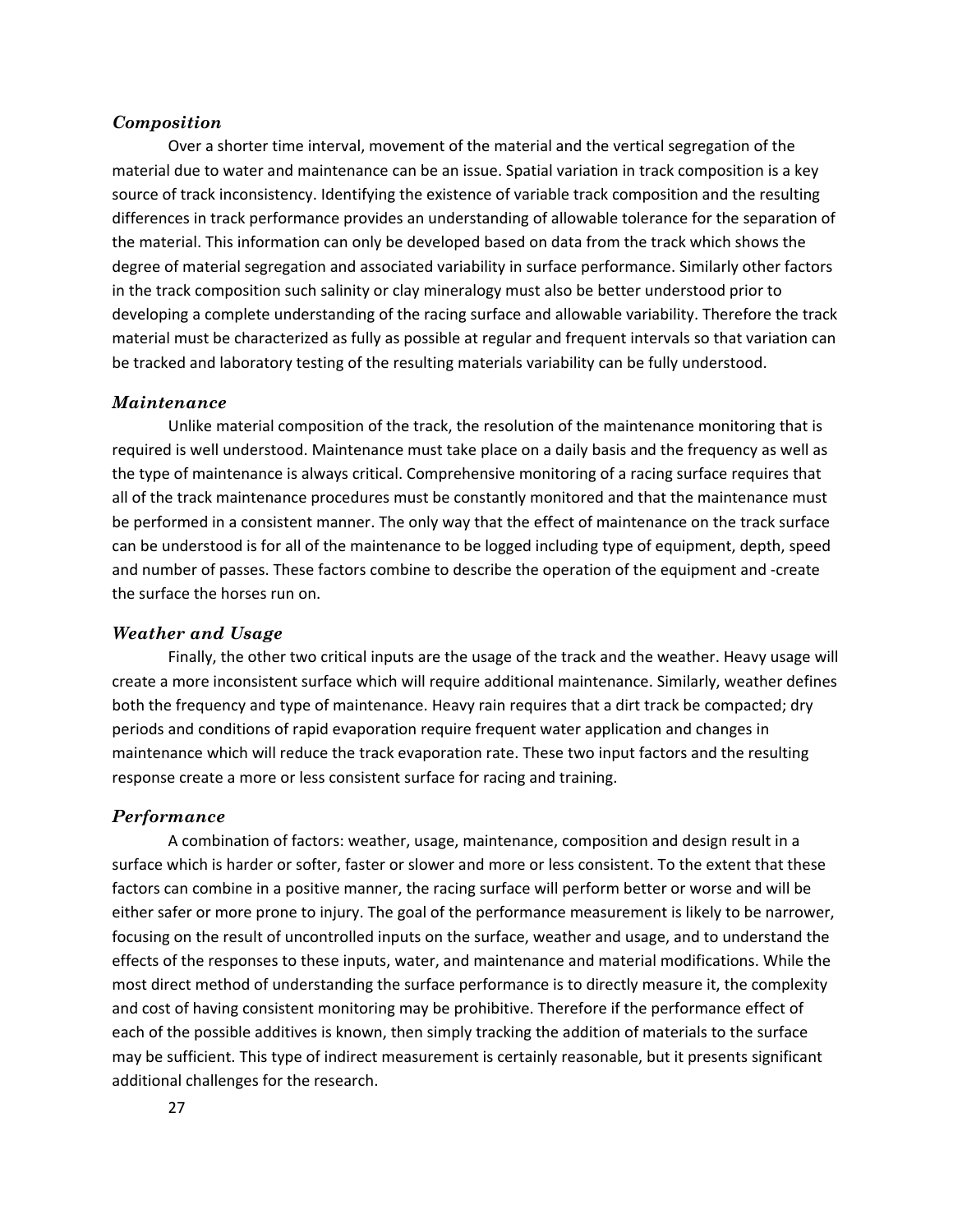# **SAFETY AND THE EPIDEMIOLOGICAL LITERATURE**

Epidemiological studies on Thoroughbred race horses suggest that differences in injury risk exist based on training and shifts between surfaces. However, the large number of factors involved indicates that a need exists for more work in this area to link the surface properties to risk but also to clearly separate other risk factors. As a result, an understanding of other equestrian surfaces may provide some guidance in spite of the differences in loading and conditions.

The most common reason for lameness in sport horses is injury to the distal limb. As with racing, the interaction between the horse (distal limb/hoof/shoe) and supporting surface is often considered to be an important factor in mechanisms of injury. For instance, the surface and shoeing practices in show jumping during the recent Olympic Games (2004 in Athens, Greece) has been a great source of speculation in the causes of acute tendon injuries of three jumping horses competing. Review of the scientific literature reveals meager support for the understanding of the interaction of the horse and common surfaces. In a recent literature review on track surface injuries, the conclusion was that an understanding of the risk factors for musculoskeletal injuries is emerging while information to produce guidelines for the design and management of safer racetrack surfaces is insufficient (Stubbs et al. 2004). However, guidance for design of racing surfaces from arena design is unlikely. A review of scientific databases reveals essentially no scientific basis for the arena surface design for non-racing horses. In a popular text on arena surfaces, suggestions are derived from trial and error and even include parallels from racetrack surface experiences in spite of the differences in design and gait (Malmgren 1999). The need for objective information and methods to evaluate the relationships between the distal limb‐ surface and injury is fundamental for the development of safe surfaces in training and competition in all uses of horses.

Therefore, the Thoroughbred epidemiological database remains the most valuable existing collection of work. Correlations between injury types and surfaces have been established for both training and racing surfaces. Recent studies have demonstrated differences between training practices, surfaces, and risk for injury which are independent of other known risk factors such as nutrition, conformation, and genetic predisposition (Rossdale et al. 1985, Robinson et al. 1988, Pool and Meagher 1990, Kobluk et al. 1991, Mohammed et al. 1991, Moyer and Fisher 1992, Stover et al. 1992, Johnson et al. 1994, Oikawa et al. 1994, Peloso et al. 1994, Bailey et al. 1998, Estberg et al. 1998, Cohen et al. 1999, Nunamaker 2000, Hernandez et al. 2001, Hill et al. 2001, Verheyen et al. 2005ab, Parkin et al. 2005). While a comprehensive review of this literature is outside of the scope of this paper, the critical nature of the epidemiological work to link surface properties to the health of the horse cannot be overemphasized. Once the measurement methods exist to characterize surfaces, then data sets such as the Equine Injury Database can be used to link safety of the horse and rider to objective surface measurements. While the consistency and fairness of the surfaces can be improved by developing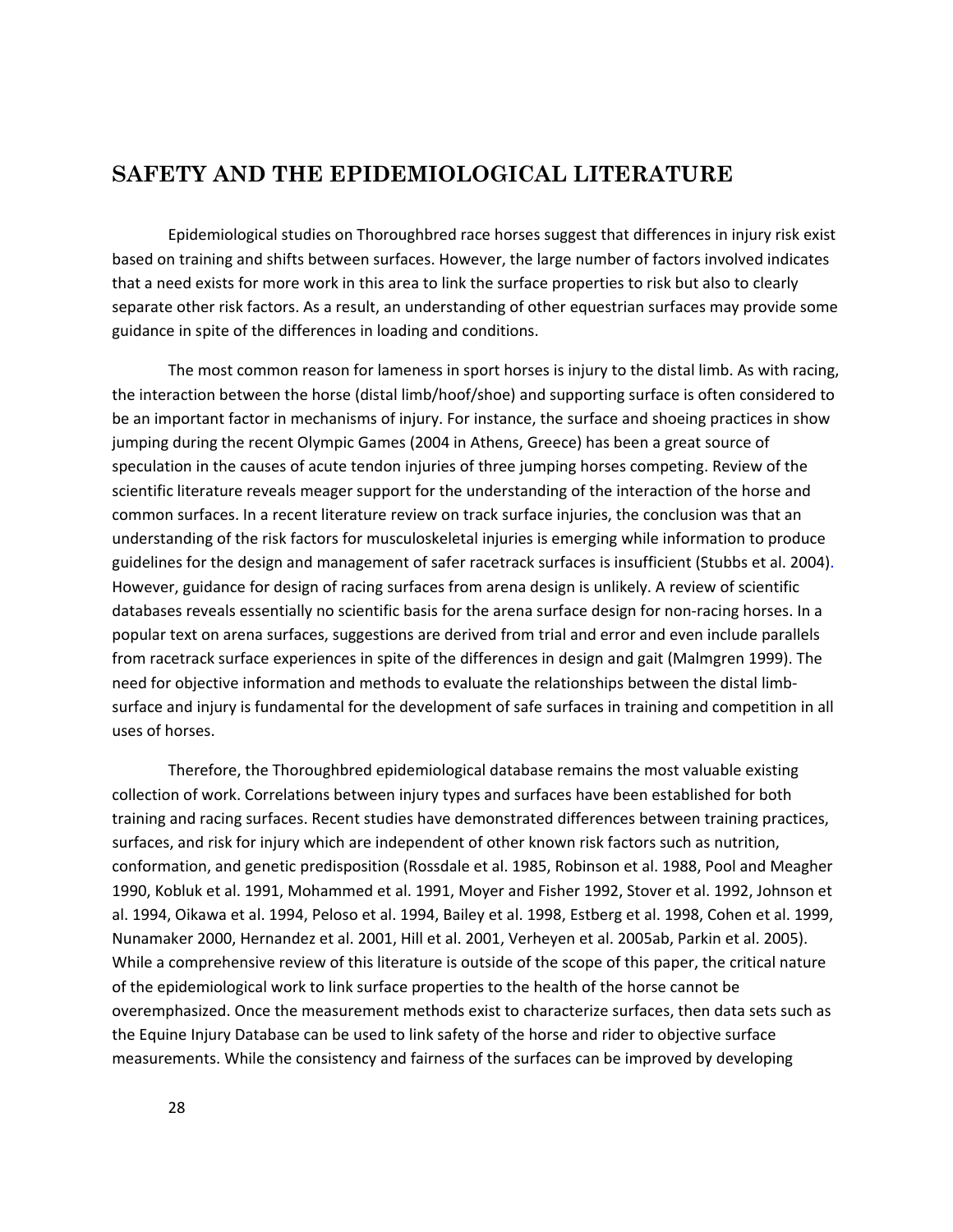measurement tools, actual linkage to health and safety will require broad and high quality data sets to develop surfaces which are engineered for safety of the horse and jockey.

# **ENGINEERED RACING SURFACES**

At various stages during the development of synthetic racing surfaces these surfaces have been referred to as "engineered surfaces" rather than "synthetic" or even advanced racing surfaces. Regardless of the terminology used to describe the surfaces, for the most part the people developing the materials were not materials engineers, geotechnical engineers or biomechanical engineers. The surfaces were developed by people with a commitment to equestrian sports and racing with significant experience with installation of arenas, racing and training surfaces. A need thus remains to apply engineering principles to the design and maintenance of synthetic and traditional dirt and turf surfaces. With proper monitoring, these surfaces can then be tracked over time to determine the characteristics of surfaces which will result in safe, high performance footings.

The initial set of design requirements for engineered racing surfaces should consist of the modulus of the surface material, shear strength of the surface material, and the rebound or coefficient of restitution of the material. In the absence of knowledge about the optimal values for these parameters, the objective of an engineered surface should be to match surfaces which are acknowledged to have desirable performance characteristics and thus to have the measured values within the range of a typical racing surface. Determination of the optimal values will only come after large scale epidemiological studies have provided the required direction for reduced injury rates. This material must then be used in a track design that is similarly based on geometry and physical design which is optimized for maintenance and, to the extent possible, uses best practices for track surface design. For example, nearly all current race tracks do not transition the radius of the turn properly to allow a spiral turn design to be used. While it is certainly important to have the proper amount of banking in the turns, it is currently impossible to have smooth and appropriate transitions if turns of a constant radius are used for the track designs (AASHTO 2004). The idea of changing turn radius in a spiral turn which is used in highway design is applicable to Thoroughbred racing; however the degree of banking used in highway design is not applicable because of the compliance and adaptation of the horse and rider. It is unrealistic to expect the change in turn radius to be made to existing tracks, however the discussion of optimal banking in horse racing is often lost in more well established issues and this type of proper geometry is a key element of an engineered racing surface.

The final element of a truly engineered racing surface is the development of preventative and well defined maintenance protocols. Synthetic surfaces have in the last two years begun to approach this ideal as closely as any type of surface. As a result of extensive work on the wax thermal chemistry and resulting mechanical behavior, it is becoming more realistic to expect that the synthetic surfaces can be more consistent with temperature and that the degradation of the surface safety over time can be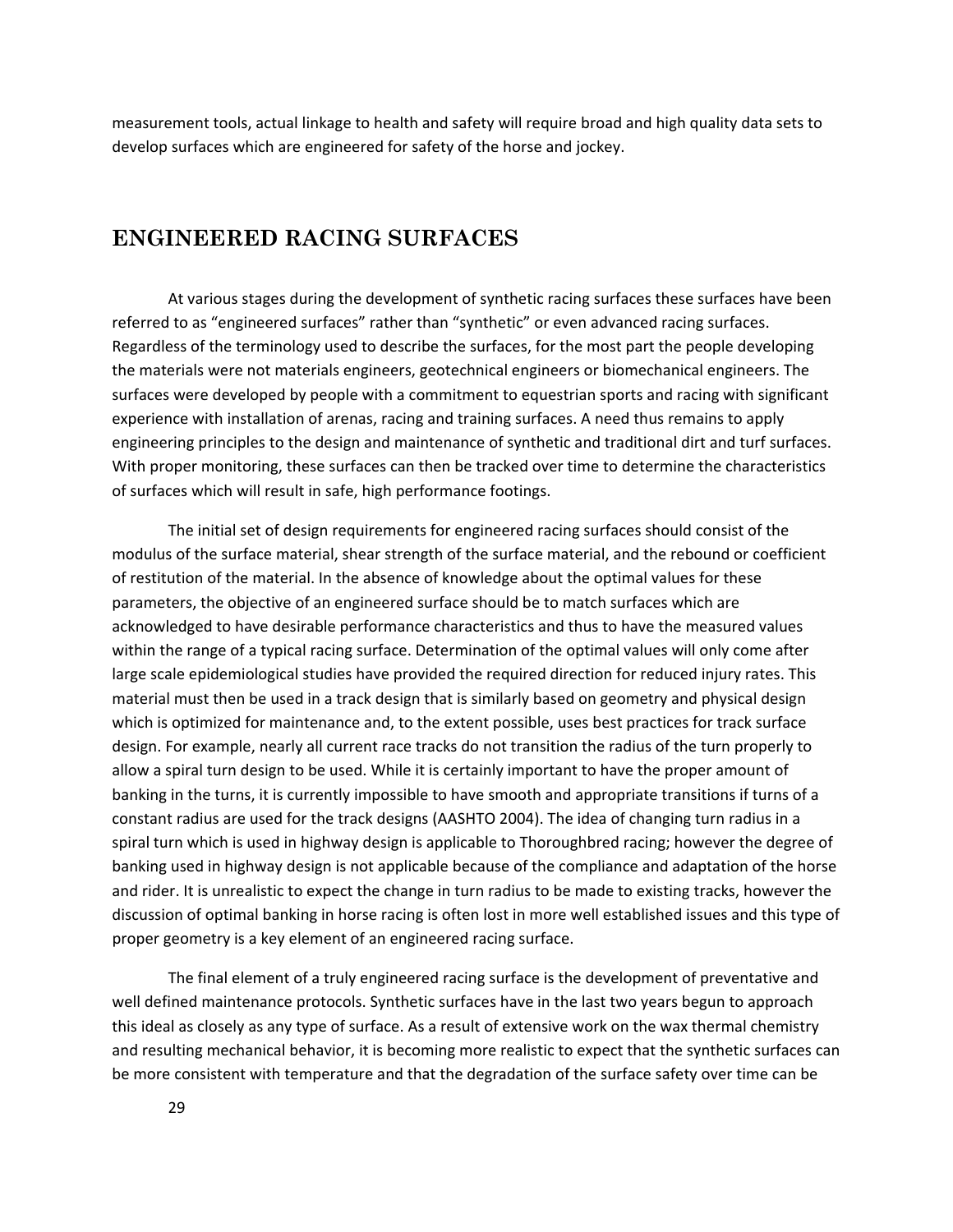reversed. The greater variability and complex chemistry of natural materials makes this a longer term effort for dirt surfaces.

# **REFERENCES**

- Abrate, S. (1994) "Impact on Laminated Composites: Recent Advances.**"** *Appl. Mech. Rev*. 47: 517. Al‐Shayea, N. A. (2001) "The combined effect of clay and moisture content on the behavior of remolded unsaturated soils." *Engineering Geology* 62: 319‐342.
- AASHTO (2004) *AASHTO Green Book: A Policy on Geometric Design of Highways and Streets, 5th Edition,* American Association of State Highway and Transportation Officials, 2004, Washington DC.
- ASTM D422 (2007) "Standard Test Method for Particle‐Size Analysis of Soils." Book of Standards Volume: [04.08](http://www.astm.org/BOOKSTORE/BOS/0408.htm)*, Annual Book of ASTM Standards*, ASTM International, West Conshohocken, PA.
- ASTM D698 (2007) "ASTM D698 ‐ 07e1 Standard Test Methods for Laboratory Compaction Characteristics of Soil Using Standard Effort." Book of Standards Volume: [04.08,](http://www.astm.org/BOOKSTORE/BOS/0408.htm) *Annual Book of ASTM Standards, ASTM International*, West Conshohocken, PA.
- ASTM D3763 (2010) "Standard Test Method for High Speed Puncture Properties of Plastics Using Load and Displacement Sensors." Book of Standards Volume: 08.082, *Annual Book of ASTM Standards*, ASTM International, West Conshohocken, PA.
- ASTM D4767 (2004) "Standard Test Method for Consolidated Undrained Triaxial Compression Test for Cohesive Soils." Book of Standards Volume: [04.08,](http://www.astm.org/BOOKSTORE/BOS/0408.htm) *Annual Book of ASTM Standards*, ASTM International, West Conshohocken, PA.
- ASTM D5856 (2007) "Standard Test Method for Measurement of Hydraulic Conductivity of Porous Material Using a Rigid‐Wall, Compaction‐Mold Permeameter." Book of Standards Volume: [04.08](http://www.astm.org/BOOKSTORE/BOS/0408.htm), *Annual Book of ASTM Standards*, ASTM International, West Conshohocken, PA.
- Barrett, R.S., Neal, R.J., and Roberts, L.J. (1997) "The Dynamic Loading Response of Surfaces Encountered in Beach Running." *Journal of Science and Medicine in Sport* 1: 1‐11.
- Barrey, E., Landjerit, B., and Wolter, R. (1991) Shock and vibration during the hoof impact on different track surface surfaces, In: *Equine Exercise Physiology 3*. Eds Persson, Lindholm and Jeffcott, ICEEP Publications Davis California pp. 97‐106.
- Biewener, A. A. (2003) *Animal Locomotion.* Oxford University Press Inc., New York. pp. 48–50.
- Bridge, J.W., Peterson, M.L., Radford, D.W., and McIlwraith, C.W. (2010) "Thermal transitions in high oil content petroleum‐based wax blends used in granular sport surfaces." *Thermochimica Acta* 498 (1‐2): 106‐111.
- Bridge, J.W., Peterson, M.L., McIlwarith, C.W., and Beaumont, R.M. (2010a) "Temperature Effects on Triaxial Shear Strength of Granular Composite Sport Surfaces." *Journal of ASTM International* 7(9).
- Bridge, J.W., Kiziltas, A., Gardner, D.J., Peterson, M.L., and McIlwraith, C.W. (2011) "Rheological and Dynamic Strain Rate Studies of Wax‐Coated Granular Composites Used in Sports Surfaces." The Minerals, Metals & Materials Society TMS 2011 Annual Meeting, San Diego, California, Feb 28 – Mar 4, 2011.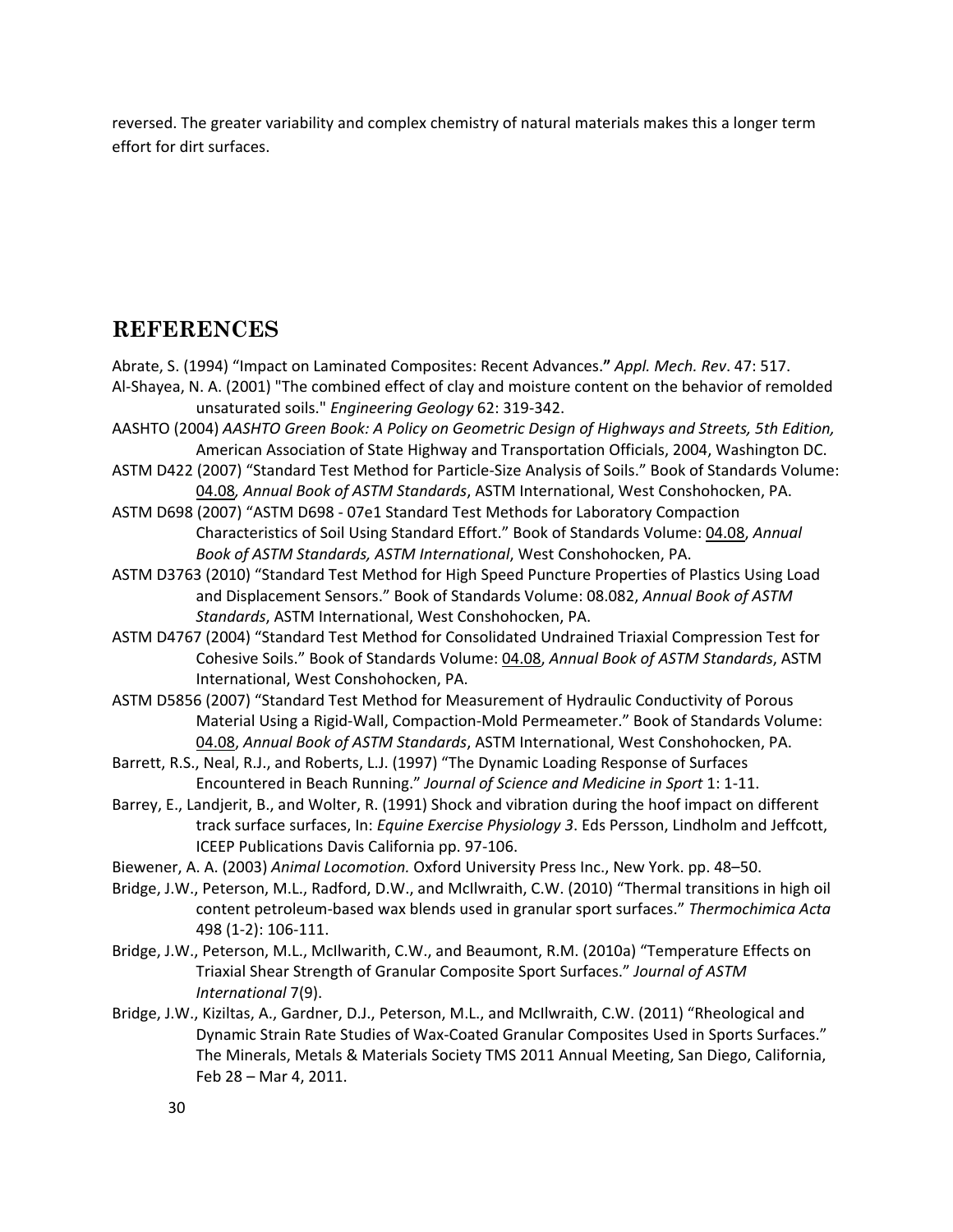- Burn, J.F., Wilson, A., and Nason, G.P. (1997) "Impact during equine locomotion: Techniques for measurement and analysis." *Equine Vet J, Supplement*. 1997: 9‐11.
- Burn, J.F. (2006) "Time domain characteristics of hoof-ground interaction at the onset of stance phase." E*quine Vet. J.* 38 (7): 657‐663.
- Carré, M.J. and Haake, S.J. (2004) "An examination of the Clegg impact hammer test with regard to the playing performance of synthetic sports surfaces." *Sports Engineering* 7: 121‐129.
- Cheney, J.A., Shen, C.K., and Wheat, J.D. (1973) "Relationship of racetrack surface to lameness in the thoroughbred racehorse." *Am. J. Vet. Res.* 34: 1285‐1289.
- Clayton, H.M. (2004) *The Dynamic Horse,* Sport Horse Publications, Mason MI, p. 195.
- Cohen, N.D., Mundy, G.D., Peloso, J.G., Carey, V.J., and Amend, N.K. (1999) "Results of physical inspection before races and race‐related characteristics and their association with musculoskeletal injuries in Thoroughbreds during races." *J. Am. Vet. Med. Assoc.* 215: 654‐ 661.
- Coons, C.E. (1981) "Elevated curves, a radical change," *The Horsemen's Journal*, February 1981, p 125.
- Dallap-Schaer, B.L., Ryan, C.T., Boston, R.C. and Nunamaker, D.M. (2010) "The horse-racetrack interface: a preliminary study on the effect of shoeing on impact trauma using a novel wireless data acquisition system." *Equine Vet. J*. 38(7): 664‐670.
- Di'az-Zorita, M., Grove, J.H., and Perfect, E. (2001) "Laboratory compaction of soils using a small mold procedure." *Soil Sci. Soc. Am. J.* 65: 1593‐1598.
- Drevemo, S. and Hjérten, G. (1991) "Evaluation of a shock absorbing woodchip layer on a harness racetrack surface." In *Equine Exercise Physiology* 3. Eds Persson, Lindholm and Jeffcott ICEEP Publications Davis California pp. 107‐112.
- Ehrlich, P.J. and Lanyon, L.E. (2002) "Mechanical strain and bone cell function: a review." *Osteoporosis Int.* 13: 688–700.
- Estberg, L., [Stover,](http://www.ncbi.nlm.nih.gov/pubmed?term=%22Stover%20SM%22%5BAuthor%5D) S.M., [Gardner,](http://www.ncbi.nlm.nih.gov/pubmed?term=%22Gardner%20IA%22%5BAuthor%5D) I.A., [Johnson,](http://www.ncbi.nlm.nih.gov/pubmed?term=%22Johnson%20BJ%22%5BAuthor%5D) B.J., Jack, R.A., Case J.T., [Ardans](http://www.ncbi.nlm.nih.gov/pubmed?term=%22Ardans%20A%22%5BAuthor%5D) A., [Read](http://www.ncbi.nlm.nih.gov/pubmed?term=%22Read%20DH%22%5BAuthor%5D) D.H., [Anderson](http://www.ncbi.nlm.nih.gov/pubmed?term=%22Anderson%20ML%22%5BAuthor%5D) [M.L.](http://www.ncbi.nlm.nih.gov/pubmed?term=%22Anderson%20ML%22%5BAuthor%5D), [Barr](http://www.ncbi.nlm.nih.gov/pubmed?term=%22Barr%20BC%22%5BAuthor%5D) B.C., [Daft](http://www.ncbi.nlm.nih.gov/pubmed?term=%22Daft%20BM%22%5BAuthor%5D) B.M., [Kinde](http://www.ncbi.nlm.nih.gov/pubmed?term=%22Kinde%20H%22%5BAuthor%5D) H., [Moore](http://www.ncbi.nlm.nih.gov/pubmed?term=%22Moore%20J%22%5BAuthor%5D) J., [Stoltz](http://www.ncbi.nlm.nih.gov/pubmed?term=%22Stoltz%20J%22%5BAuthor%5D) J., and Woods L. (1998) "Relationship between race start characteristics and risk of catastrophic injury in Thoroughbreds: 78 cases (1992)" *J. Am. Vet. Med. Assoc*. 212: 544‐549.
- Evans, D.L. and Walsh, J.S. (1997) "Effect of increasing the banking of a racetrack on the occurrence of injury and lameness in Standardbred horses." *Australian Veterinary Journal* 75: 750‐751.
- Farrag, K. (2006) "Modification of the clegg hammer as an alternative to nuclear density gauge to determine soil compaction." *Gas Technology Institute Final report to* U.S. ENVIRONMENTAL PROTECTION AGENCY RADIATION PROTECTION DIVISION, accessed online October 1, 2010 at [http://www.epa.gov/rpdweb00/docs/source](http://www.epa.gov/rpdweb00/docs/source-management/clegg-hammer.pdf)‐management/clegg‐hammer.pdf.
- Finley, B. "Ground Control; The Real Truth about Synthetic Surfaces", *Thoroughbred Daily News Magazine* [Online], Winter 2010, http://thoroughbreddailynews.com (accessed Jan 21, 2010).
- Fredricson, I., Dalin, G., Drevemo, S., Hjertén, G. and Nilsson, G. (1975) "Ergonomic Aspects of Poor Racetrack Design." *Equine Vet. J.* 7: 63‐65.
- Goldsmith, W. (2001) *Impact: the theory and physical behaviour of colliding solids*, Courier Dover Publications.
- Gustås P., Johnston C., Roepstorff L., and Drevemo, S. (2001) "In vivo transmission of impact shock waves in the distal forelimb of the horse." *Equine Vet. J. Suppl.* 33: 11–15.
- Hernandez, J., Hawkins, D.L, and Scollay, M.C. (2001) "Race‐start characteristics and risk of catastrophic musculoskeletal injury in Thoroughbred racehorses." *J. Am. Vet. Med. Assoc.* 218: 83‐86.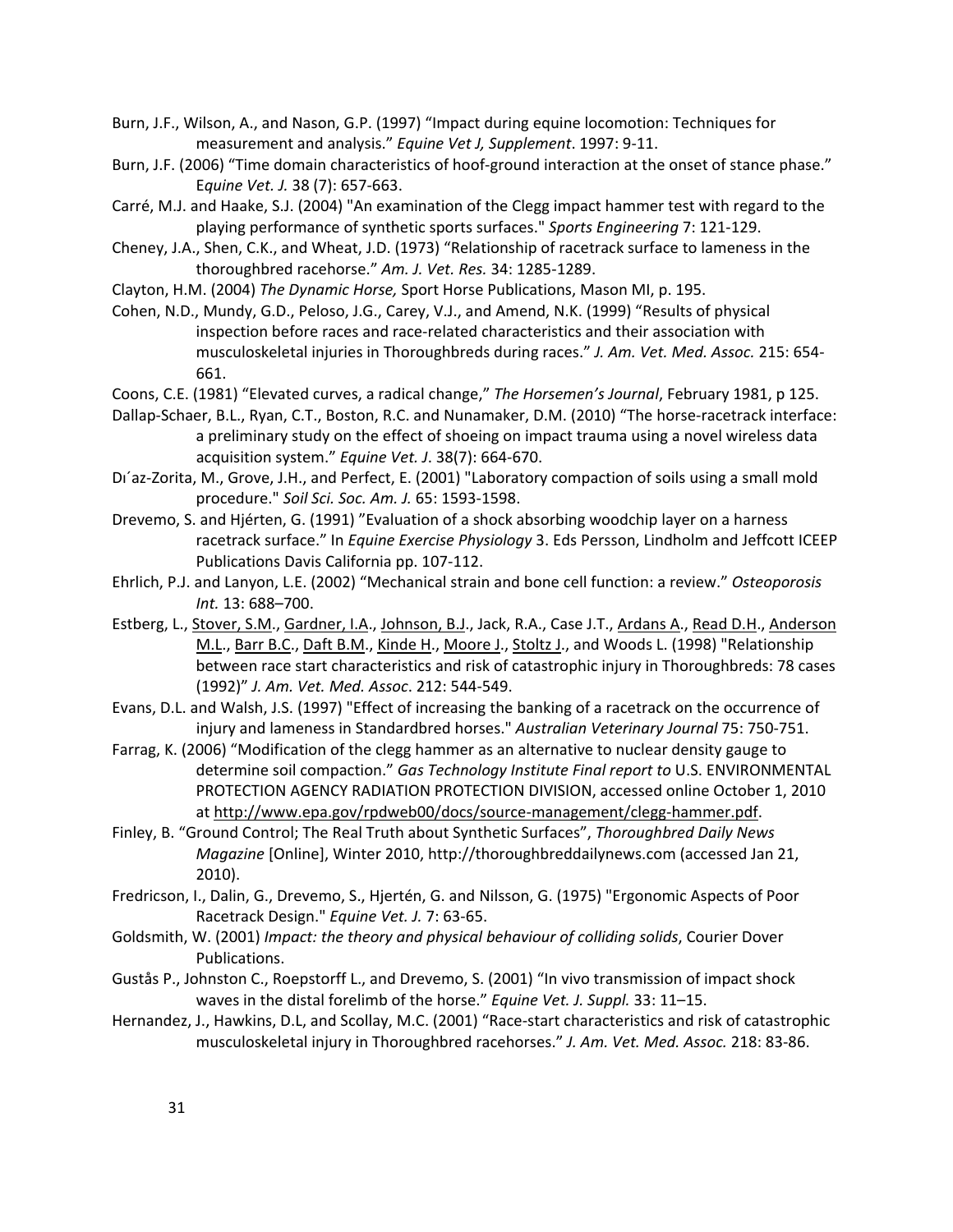- Hill, A.E., Stover, S.M., Gardner, I.A., Kane, A.J., Whitcomb, M.B., and Emerson, A.G. (2001). "Risk factors for and outcomes of noncatastrophic suspensory apparatus injury in Thoroughbred racehorses." *J. Am. Vet. Med. Assoc.* 218: 1136‐1114.
- Hjertén, G. and Drevemo, S. (1994) "Semi‐quantitative analysis of hoof‐strike in the horse." *J. Biomechanics* 27: 997‐1004.
- Hood, D.M., Taylor, D., and Wagner, P. (2001) "Effects of ground surface deformability, trimming, and shoeing on quasistatic hoof loading patterns in horses." *Am. J. Vet. Res.* 62: 895‐900.
- Jockey Club. (2010) "Equine Injury Database Statistics Discussed at Third Welfare and Safety of the Racehorse Summit." [http://www.jockeyclub.com/mediaCenter.asp?story=434,](http://www.jockeyclub.com/mediaCenter.asp?story=434) accessed March 30, 2011.
- Johnson, B.J., Stover, S.M., Daft, B.M., Kinde, H., Read, D.H., Barr, B.C., Anderson, M., Moore, J., Woods, L., Stoltz, J. and Blanchard, P. (1994). "Causes of death in racehorses over a two year period." *Equine Vet. J*. 26: 327‐330.
- Johnston, C., Roepstorff, L., Drevemo, S. and Ronéus, N. (1995), Kinematics of the distal forelimb during the stance phase in the fast trotting Standardbred. Equine Veterinary Journal, 27: 170–174.
- Kai, M., Takahashi, T., Aoki, O., and Oki, H. (1999) "Influence of rough track surface surfaces on components of vertical forces in cantering Thoroughbred horses." *Equine Vet. J. Suppl.* 30: 214‐217.
- Kerdok, A.E., Biewener, A.A., McMahon, T.A., Weyand, P.G., and Herr, H.M. (2002) "Energetics and mechanics of human running on surfaces of different stiffnesses." *J. Appl. Physiol*. 92: 469– 478.
- Kobluk, C.N., Robinson, R.A., Clanton, C.J., Trent, A.M., Ames, T.R., and Gordon, B.J. (1991) "Comparison of the exercise level and problem rate of 95 Thoroughbred horses: a cohort study." In Proceedings, *Am. Assoc. Equine. Pract*. 36: 471‐475.
- Lanovaz, J.L., Clayton, H.M., and Watson, L.G. (1998) "In vitro attenuation of impact shock in equine digits." *Equine Vet. J. Supplement* 26: 96‐102.
- Malmgren, R. (1999) *The equine arena handbook*. Alpine Publications Loveland Colorado.
- McMahon, T.A. and Greene, P.R. (1979) "The influence of track compliance on running." *J. Biomech.* 12: 893–904.
- Mohammed, H.O., Hill, T., and Lowe, J. (1991) "Risk factors associated with injuries in Thoroughbred racehorses." *Equine Vet. J.* 23(6): 445‐448.
- Moyer, W. and Fisher, J.R.S. (1992) "Bucked shins, Effects of differing track surface surfaces and

proposed training regimens." Proceedings of the 37<sup>th</sup> Annual Convention of AAEP p 541-546.

- Murphy, J.W., Field, T.R.O., and Thomas, V.J. (1996) "Racetrack traction assessment by penetrometer part ii. application of the model." *Journal of Turfgrass Management* 1(4): 51 ‐ 62.
- Mutziger, J. Burt, C.M., Howes, D.J., and Allen, R.G. (2005) "Comparison of measured and FAO‐56 modeled evaporation from bare soil." *Journal of Irrigation and Drainage Engineering* 131: 59‐72.
- Nigg, B.M. (1995) "Energy aspects for elastic and viscous shoe soles and playing surfaces." *Medicine & Science in Sports & Exercise* 27(1): 92‐97.
- Norddin, R.W., Kawcak, C.E., Capwell, B.A., and McIlwraith, C.W. (1998). "Subchondral bone failure in an equine model of overload arthrosis." *Bone* 22: 133‐139.
- Ohu, J.O., Folorunso, O.A., Adeniji, F.A., and Raghavan, G.S.V. (1989) "Critical moisture content as an index of compactibility of agricultural soils in borno state of Nigeria." *Soil Technology* 2(3): 211‐219.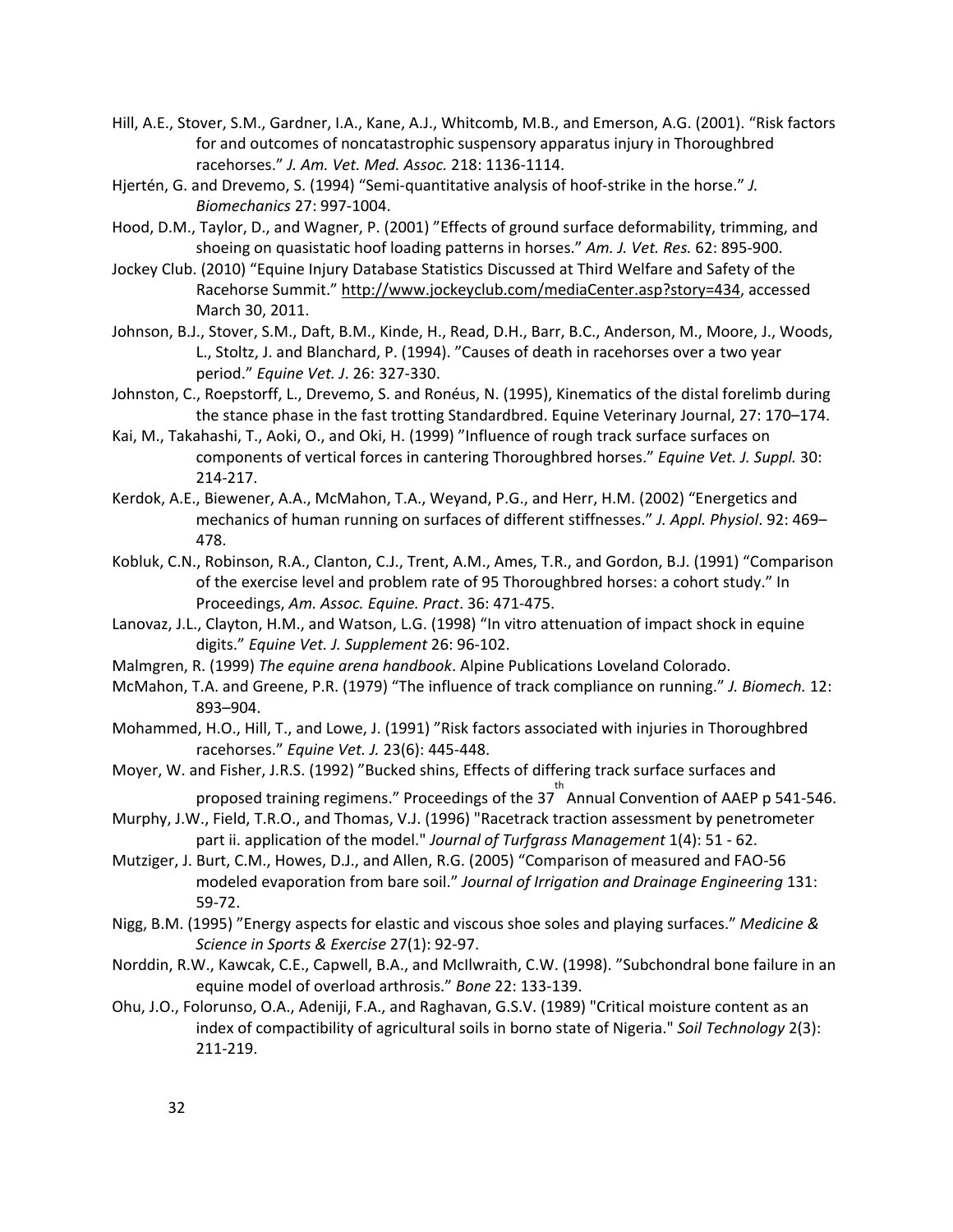- Oikawa, M., Ueda, Y., Inada, S., Tscuchikawa, T., Kusano, H., and Takeda, A. (1994) "Effect of restructuring of a racetrack surface on the occurrence of racing injuries in Thoroughbred horses." *J. Equine Vet. Sci.* 14(5): 262‐268.
- Pardoe, C.H., McGuigan, M.P., Rogers, K.M., Rowe, L.L., and Wilson, A.M.. (2001) The effect of shoe material on the kinetics and kinematics of foot slip at impact on concrete. *Equine Vet. J., Suppl.* 33: 70‐73.
- Parkin, T.D., Clegg, P.D., French, N.P., Proudman, C.J., Riggs, C.M., Singer, E.R., Webbon, P.M., and Morgan, K.L. (2005) "Risk factors for fatal lateral condylar fracture of the third metacarpus/metatarsus in UK racing." *Equine Vet J*, 37(3): 192‐199.
- Peloso, J.G., Mundy, G.D., and Cohen, N.D. (1994) "Prevalence of and factors associated with muscoloskeletal racing injuries of Thoroughbreds." AAEP 40<sup>th</sup> Annual Convention Proceedings 165.
- Peterson, M.L. and McIlwraith, C.W. (2008) "Effect of track maintenance on mechanical properties of a dirt racetrack: A preliminary study" *Equine Vet. J.* 40(6): 602‐605.
- Peterson, M.L., McIlwraith, C.W., and Reiser, R.F. (2008) "Development of a system for the *in‐situ* characterization of thoroughbred horse racing track surfaces." *Biosystems Engineering* 101: 260‐269.
- Peterson, M.L., Reiser, R.F., Kuo, P.H., Radford, D.W., and McIlwraith, C.W. (2010) "The effect of temperature on 6 furlong times on a synthetic racing surface." *Equine Vet. J.* 42: 351‐357.
- Pool, R.R. and Meagher, D.M. (1990) "I. Pathologic findings and pathogenesis of racetrack injuries." *Vet. Clin. North Am*. 6: 1‐30.
- Pratt, G.W. (1985) "Racing surfaces biomechanics." *Equine Veterinary Data* 6(13): 193‐202.
- Pratt, G.W. (1997) "Model for injury to the foreleg of the Thoroughbred racehorse." *Equine Vet. J.* 29: 30–32.
- Radin, E.L., Paul, I.L., and Rose, R.M. (1972) "Role of mechanical factors in pathogenesis of primary osteoarthritis." *Lancet* iii: 519‐522.
- Ratzlaff, M.H., Hyde, M.L., Hutton, D.V., Rathgeber, R.A. and Balch, O.K. (1997) "Interrelationships between moisture content of the track, dynamic properties of the track and the locomotor forces exerted by galloping horses." *J. Equine Vet. Sci.* 17: 35‐42.
- Ratzlaff, M.H., Wilson, P.D., Hyde, M.L., Balch, O.K., and Grant, B.D. (1993) Relationships between Locomotor Forces, Hoof Position and Joint Motion during the Support Phase of the Stride of Galloping Horses. *Acta Anatomica* 146:200‐204
- Rezendes, A. (2007) "**Thoroughbred Racetracks Installing Synthetic Surfaces",** JAVMA News [Online] April 1, 2007, http://www.avma.org/onlnews/javma/apr07/070401o.asp (accessed Feb 15, 2009).
- Riemersma, D.J., Van Den Bogert, A.J., Jansen, M.O., and Schamhardt, H.C. (1996) "Tendon strain in the forelimbs as a function of gait and ground characteristics and *in vitro* limb loading in ponies." *Equine Vet. J.* 28: 133–138.
- Riggs, C.M. (2002 ) "I. Fractures: A preventable hazard of racing Thoroughbreds?" *Veterinary Journal*, 163: 19‐29.
- Robinson, R.A., Kobluk, C., Clanton, C.J., Martin, F., Gordon, B., Ames, T., Trent, M., and Ruth, G. (1988) "Epidemiology studies of musculoskeletal racing and training injuries in Thoroughbred horses", Minnesota, USA ACTA BET SCAND (Suppl), 84, 340‐343.
- Roepstorff, L., Johnston, C. and Drevemo, S. (1999), The effect of shoeing on kinetics and kinematics during the stance phase. *Equine Vet. J.* 31: 279–285.